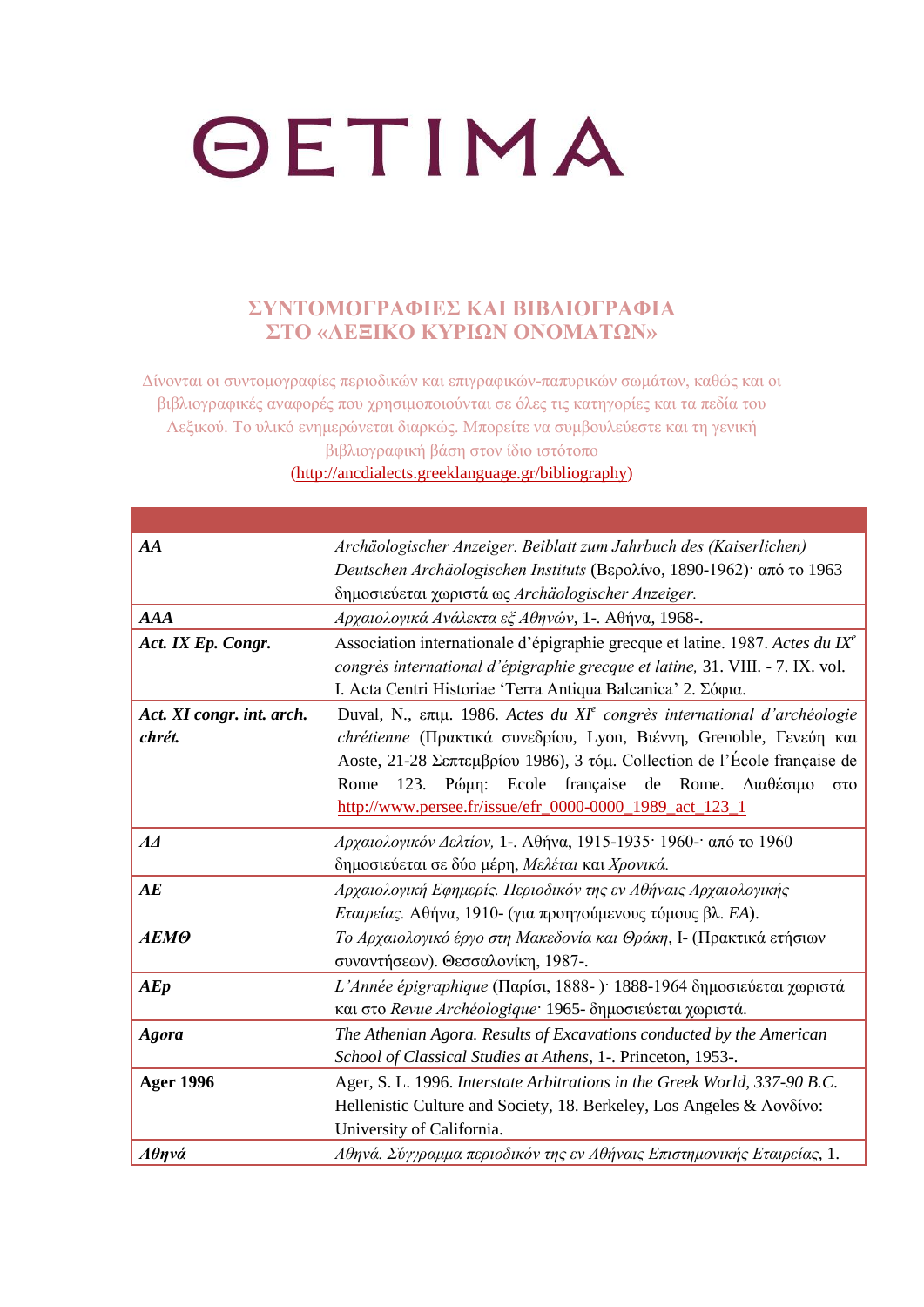|                                         | Αθήνα, 1889-.                                                                                                                                                                                                                                                   |
|-----------------------------------------|-----------------------------------------------------------------------------------------------------------------------------------------------------------------------------------------------------------------------------------------------------------------|
| AJA                                     | American Journal of Archaeology I-II, Βοστόνη, 1885-1896. 2η σειρά, 1-<br>(1897).                                                                                                                                                                               |
| Ακαμάτης 1993                           | Ακαμάτης, Ι. Μ. 1993. Πήλινες μήτρες αγγείων από την Πέλλα. Συμβολή στη<br>μελέτη της ελληνιστικής κεραμικής. Δημοσιεύματα του Αρχαιολογικού<br>Δελτίου 51. Αθήνα: ΤΑΠΑ.                                                                                        |
| Ακαμάτης 2000                           | Ακαμάτης, Ι. Μ. 2000. Ενσφράγιστες λαβές αμφορέων από την αγορά της<br>Πέλλας. Ανασκαφή 1980-1987. Οι ομάδες Παρμενίσκου και Ρόδου.<br>Βιβλιοθήκη της εν Αθήναις Αρχαιολογικής Εταιρείας, 197. Αθήνα: Η εν<br>Αθήναις Αρχαιολογική Εταιρεία.                    |
| Ακαμάτης &<br>Λιλιμπάκη-Ακαμάτη<br>1996 | Ακαμάτης, Ι. Μ. & Μ. Λιλιμπάκη-Ακαμάτη. 1996. Ελληνιστική πόλη<br>Φλώρινας / Hellenistic City of Florina. Θεσσαλονίκη.                                                                                                                                          |
| AM                                      | Mitteilungen des Deutschen Archäologischen Instituts, Athenische<br>Abteilung, 1-. Αθήνα, 1876-1939· Βερολίνο, 1951-.                                                                                                                                           |
| <b>AMGR</b>                             | Annuario del Museo Greco-Romano. επιμ. A. Adriani, 1ος τόμ. στη<br>συνέχεια Annuaire du Musée Gréco-Romain, 3 τόμ. Αλεξάνδρεια, 1934-<br>1952.                                                                                                                  |
| <b>AMNG</b>                             | Die antiken Münzen Nord-Griechenlands. I, Dacien und Moesien: 1ο τεύχ.<br>επιμ. Β. Pick, 2ο τεύχ. επιμ. Β. Pick & K. Regling. II, Thrakien: 1ο τεύχ.<br>επιμ. F. Münzer & M. L. Strack. III, Makedonien und Paionien, επιμ. F.<br>Gaebler. Βερολίνο, 1898-1912. |
| Anal. Boll.                             | Analecta Bollandiana, 1-. Société général de Librairie Catholique 'Palmé'.<br>Παρίσι, 1882-.                                                                                                                                                                    |
| Anderson-Stojanović<br>1992             | Anderson-Stojanović, V. R. 1992. Stobi. The Hellenistic and Roman<br>Pottery. Princeton: Princeton University Press.                                                                                                                                            |
| Ανδρόνικος 1984                         | Ανδρόνικος, Μ. 1984. Βεργίνα, οι βασιλικοί τάφοι και οι άλλες αρχαιότητες.<br>Αθήνα: Εκδοτική Αθηνών.                                                                                                                                                           |
| Ant. Kunst                              | Antike Kunst, 1-. Olten, 1958-.                                                                                                                                                                                                                                 |
| Αρβανιτόπουλος 1909                     | Αρβανιτόπουλος, Α. Σ. 1909. Θεσσαλικά Μνημεία. Περιγραφή των εν τω<br>Αθανασακείω Μουσείω Βόλου γραπτών στηλών των Παγασών. Αθήνα.                                                                                                                              |
| Arch. lug.                              | Archaeologia Iugoslavica. 1-23, Βελιγράδι, 1954-1983· 24, Λουμπλιάνα,<br>1987.                                                                                                                                                                                  |
| Arch. Pap.                              | Archiv für Papyrusforschung und verwandte Gebiete, 1-. Λειψία, 1901-                                                                                                                                                                                            |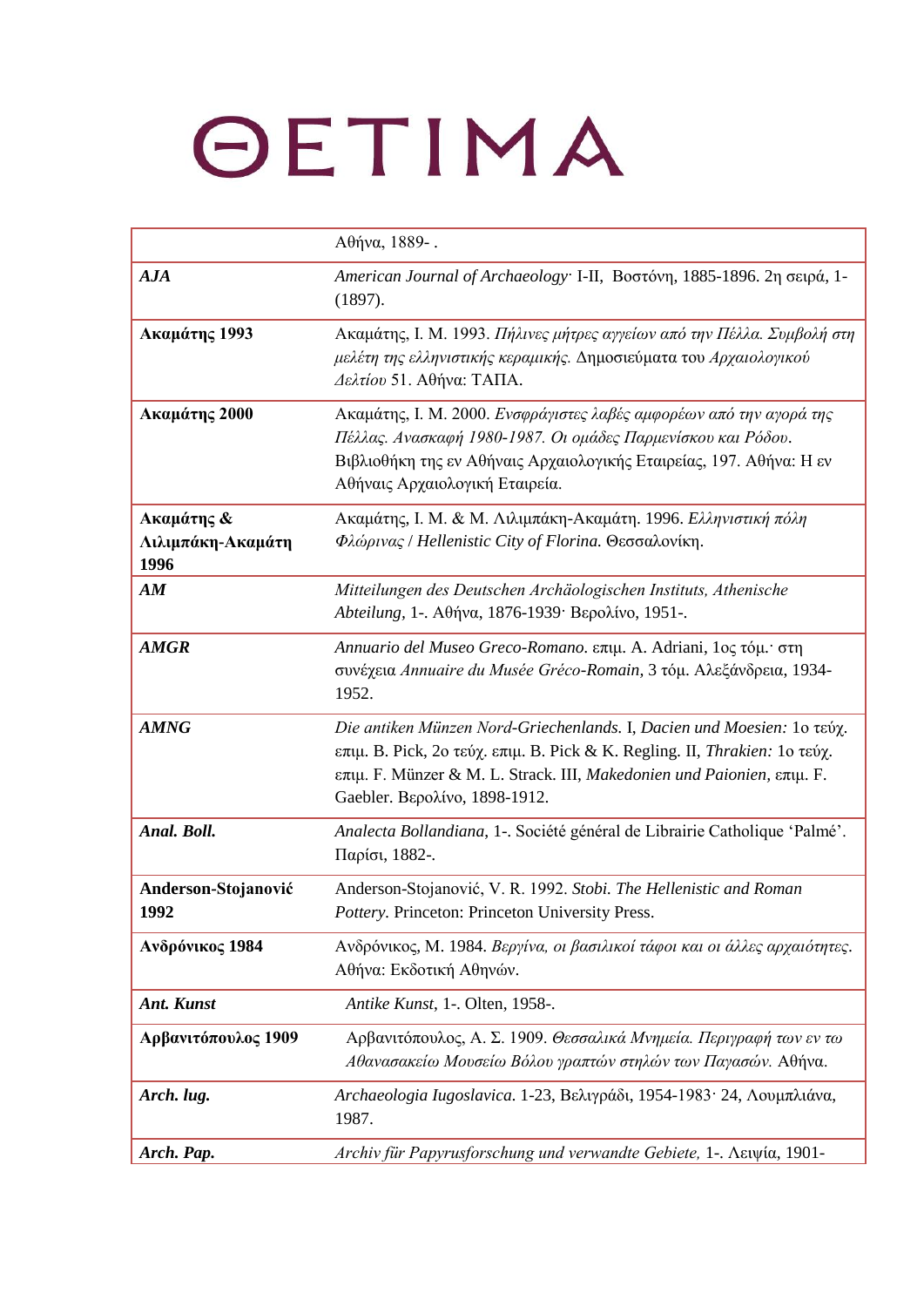|                                        | 1990 Στουτγάρδη & Λειψία 1991-.                                                                                                                                                                          |
|----------------------------------------|----------------------------------------------------------------------------------------------------------------------------------------------------------------------------------------------------------|
| Arheološki Vestnik                     | Arheološki Vestnik, 1-. Slovenska akademija znanosti in umetnosti, sekcija<br>za arheologijo. Λουμπλιάνα, 1950-.                                                                                         |
| Arkheologiia (Sofia)                   | Arkheologiia, 1-. Bulgarska Akademiia na Naukite, Arkheologicheski<br>Institut i Muzei. Σόφια, 1959-.                                                                                                    |
| Αρχαία Μακεδονία                       | Αρχαία Μακεδονία / Ancient Macedonia. Papers read at the International<br>Symposia held in Thessaloniki, 1968-. IMXA / Institute for Balkan Studies<br>122, 155, 193, 204, 240, 272. Θεσσαλονίκη, 1970-. |
| <b>ASAA</b>                            | Annuario della (Regia) scuola archeologica di Atene e delle missioni<br>italiane in Oriente, 1-16. Bergamo κ.α., 1914-1942· NS 1-, Ρώμη, 1942-.                                                          |
| Atti XI Congr. Epig.                   | XI congresso internazionale di epigrafia greca e latina (Πρακτικά<br>συνεδρίου, Ρώμη, 18-24 Σεπτεμβρίου 1997), 2 τόμ. Ρώμη: Quasar, 1999.                                                                |
| <b>Audollent 1904</b>                  | Audollent, A. 1904. Defixionum Tabellae quotquot innotuerunt: tam in<br>Graecis Orientis quam in totius Occidentis. Παρίσι. Διαθέσιμο στο<br>https://archive.org/details/defixionumtabel00audogoog       |
| <b>Austin &amp; Bastianini</b><br>2002 | Austin C. & G. Bastianini, επιμ. 2002. Posidippi Pellaei quae supersunt<br>omnia. Biblioteca classica 3. Μιλάνο: LED.                                                                                    |
| <b>Baillet 1920-1926</b>               | Baillet, J. 1920-1926. Inscriptions grecques et latines des Tombeaux des<br>Rois ou Syringes. 3 tóµ. Mémoires de l'Institut français d'archéologie<br>orientale de Caire 42. Κάιρο.                      |
| <b>Bataille 1951</b>                   | Bataille, A. 1951. Les inscriptions grecques du temple de Hatshepsout à<br>Deir el-Bahari. Textes et documents 10. Kárpo: Publications de la Société<br>Fouad I de papyrologie.                          |
| <b>BCH</b>                             | Bulletin de correspondance hellénique, 1-. Παρίσι, 1877-.                                                                                                                                                |
| BE                                     | Bulletin épigraphique, στο Revue des études grecques, επιμ. Robert, J. &<br>Robert, L. 1938-1984 Ph. Gauthier et al. 1987-.                                                                              |
| <b>Bellinger 1949</b>                  | Bellinger, A. R. 1949. The End of the Seleucids. Transactions of the<br>Connecticut Academy of Arts and Sciences, τόμ. 38, σσ. 51-102. New<br>Haven.                                                     |
| Beloch, GG                             | Beloch, J. 1922-1927. Griechische Geschichte. 4 τόμ., 2η έκδ., τόμ. 1-2,<br>Στρασβούργο, 1912-1916) τόμ. 3-4, Βερολίνο & Λειψία.                                                                         |
| <b>Belomorski Pregled</b>              | Belomorski Pregled, 1-2. Σόφια, 1941-1942).                                                                                                                                                              |
| Berges & Nollé 2000                    | Berges D. & J. Nollé. 2000. Tyana. Archäologisch-historische<br>Untersuchungen zum südwestlichen Kappadokien. 2 τόμ. IGSK 55. Βόννη.                                                                     |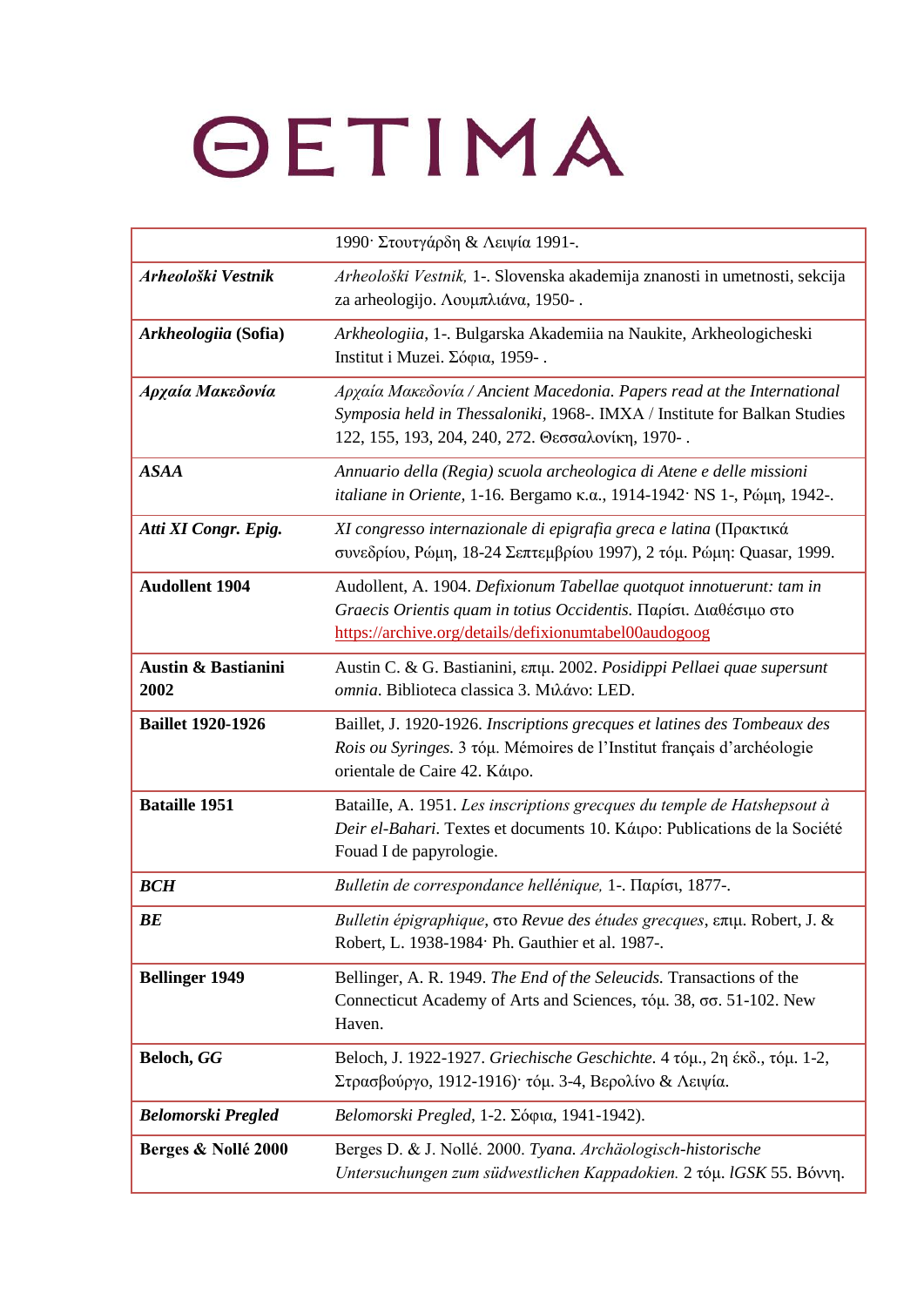| <b>Bernand 1972</b>           | Bernand, A. 1972. Le Paneion d'El-Kanaïs. Les inscriptions grecques.<br>Leiden: Brill.                                                                                                                                                                          |
|-------------------------------|-----------------------------------------------------------------------------------------------------------------------------------------------------------------------------------------------------------------------------------------------------------------|
| <b>Bernand 1989</b>           | Bernand, A. 1989. De Thèbes à Syène. Παρίσι: CNRS.                                                                                                                                                                                                              |
| <b>Bernand 1969</b>           | Bernand, E. 1969. Inscriptions métriques de l'Égypte gréco-romaine.<br>Παρίσι: Belles Lettres.                                                                                                                                                                  |
| <b>Berve 1926</b>             | Berve, H. 1926. Das Alexanderreich auf prosopographischer Grundlage. 2<br>τόμ. Μόναχο: Beck.                                                                                                                                                                    |
| <b>Beševliev 1952</b>         | Beševliev, V. 1952. Epigrafski Prinosi. Σόφια: Bulgarska Akademiia na<br>Naukite, Arkheologicheski Institut i Muzei.                                                                                                                                            |
| <b>Beševliev 1964</b>         | Beševliev, V., επιμ. 1964. Spätgriechische und spätlateinische Inschriften<br>aus Bulgarien. Berliner Byzantinistische Arbeiten 30. Βερολίνο: Deutsche<br>Akademie der Wissenschaften zu Berlin, Institut für griechisch-römische<br>Altertumskunde.            |
| <b>BGU</b>                    | Berliner griechische Urkunden (Aegyptische Urkunden aus den Königlichen<br>(later Staatlichen) Museen zu Berlin, Griechische Urkunden.) 1-. Βερολίνο<br>1895-                                                                                                   |
| <b>BlAB</b>                   | Bulletin de l'Institut Archéologique Bulgare (Izvestiia na Bulgarskiia<br>Arkheologicheski Institut), 1-37. Bulgarska Akademiia na Naukite,<br>Arkheologicheski Institut. Σόφια, 1921-1987.                                                                     |
| <b>Billows 1990</b>           | Billows, R. A. 1990. Antigonos the One-eyed and the Creation of the<br>Hellenistic State. Hellenistic Culture and Society 4. Berkeley & Λονδίνο:<br>University of California Press.                                                                             |
| <b>Billows 1994</b>           | Billows, R. A. 1994. Kings and Colonists. Aspects of Macedonian<br>Imperialism. Columbia Studies in the Classical Tradition 22. Leiden: Brill.                                                                                                                  |
| Βοκοτοπούλου 1996             | Βοκοτοπούλου, Ι. 1996. Οδηγός Αρχαιολογικού Μουσείου Θεσσαλονίκης.<br>Αθήνα: Καπόν.                                                                                                                                                                             |
| Βουτυράς 1996                 | Βουτυράς, Ε., επιμ. 1996. Επιγραφές της Μακεδονίας. Γ' Διεθνές συμπόσιο<br>για τη Μακεδονία (Θεσσαλονίκη, 8-12 Δεκεμβρίου 1993). Θεσσαλονίκη:<br>Αριστοτέλειο Πανεπιστήμιο Θεσσαλονίκης.                                                                        |
| Βουτυράς & Σισμανίδης<br>2007 | Βουτυράς, Ε. & Κ. Σισμανίδης. 2007 (2008). Μια νέα επιγραφή από τη<br>Δικαία αποικία της Ερέτριας. Στο Αρχαία Μακεδονία VII / Ancient<br>Macedonia. Seventh International Symposium held in Thessaloniki (14-18<br>Οκτωβρίου 2002), 253-274. Θεσσαλονίκη: ΙΜΧΑ. |
| <b>Brown 1957</b>             | Brown, B. R. 1957. Ptolemaic Paintings and Mosaics and the Alexandrian<br>Style. Monographs on Archaeology and Fine Arts 6. Cambridge, Mass.:                                                                                                                   |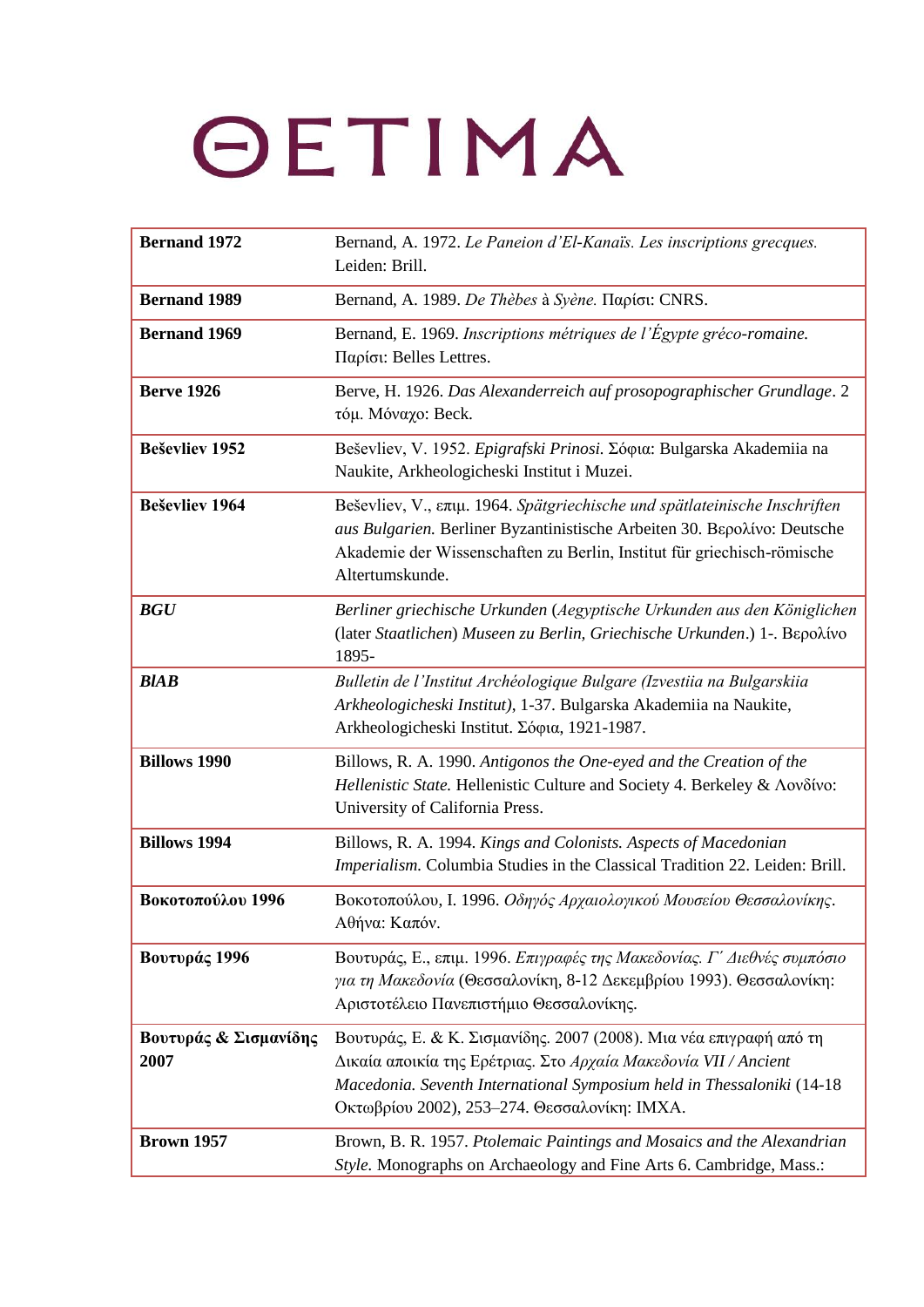|                                                           | <b>Cambridge University Press</b>                                                                                                                                                                                                                                                                                                                                                                                                      |
|-----------------------------------------------------------|----------------------------------------------------------------------------------------------------------------------------------------------------------------------------------------------------------------------------------------------------------------------------------------------------------------------------------------------------------------------------------------------------------------------------------------|
| <b>BSA</b>                                                | Annual of the British School at Athens, 1-. Λονδίνο, 1894/5-.                                                                                                                                                                                                                                                                                                                                                                          |
| Cambitoglou,<br>Papadopoulos & Tudor<br><b>Jones 2001</b> | Cambitoglou, A., J. K. Papadopoulos & O. Tudor Jones, επιμ. 2001.<br>Torone. I, The Excavations of 1975, 1976, and 1978. 3 τόμ. Βιβλιοθήκη της<br>εν Αθήναις Αρχαιολογικής Εταιρείας 206. Αθήνα: η εν Αθήναις<br>Αρχαιολογική Εταιρεία.                                                                                                                                                                                                |
| <b>CCCA</b>                                               | Vermaseren, M. J., επιμ. 1977-1989. Corpus cultus Cybelae Attidisque. 7<br>τόμ. Études préliminaires aux religions orientales dans l'empire romaine 50.<br>Leiden: Brill.                                                                                                                                                                                                                                                              |
| CEG                                                       | Hansen, Ρ. Α., επιμ. 1983 & 1989. Carmina Epigraphica Graeca. 1ος τόμ.,<br>Saeculorum VllI-V a.Chr.n. · 2ος τόμ., Saeculi IV a.Chr.n. Βερολίνο: de<br>Gruyter.                                                                                                                                                                                                                                                                         |
| <b>Chiron</b>                                             | Chiron. Mitteilungen der Kommission für alte Geschichte und Epigraphik<br>des Deutschen Archäologischen Instituts, 1- . Móvaxo, 1971-.                                                                                                                                                                                                                                                                                                 |
| <b>CID</b>                                                | Corpus des inscriptions de Delphes. I, Lois sacrées et règlements religieux,<br>επιμ. G. Rougemont <sup>.</sup> II, Les comptes du quatrième et du troisième siècle,<br>επιμ. J. Bousquet <sup>·</sup> III, Les hymnes à Apollon, επιμ. A. Bélis <sup>·</sup> IV, Documents<br>amphictioniques, επιμ. F. Lefèvre. Παρίσι: Ecole française d'Athènes,<br>1977-. Διαθέσιμο στο<br>http://cefael.efa.gr/result.php?site_id=1&serie_id=CID |
| CIG                                                       | Corpus Inscriptionum Graecarum. Επιμ. A. Boeckh, J. Franz et al. 4 τόμ.<br>Βερολίνο, 1825-1877.                                                                                                                                                                                                                                                                                                                                        |
| <b>CIJ</b>                                                | Frey, J.-B., επιμ. 1936 & 1952. Corpus Inscriptionum Judaicarum. Recueil<br>des inscriptions juives qui vont du IIIe siècle avant Jésus-Christ au VII <sup>e</sup><br>siècle de notre ère. 2 τόμ. Sussidi allo studio della antichità cristiane I (3).<br>Βατικανό: Pontificio Istituto di archeologia cristiana,                                                                                                                      |
| <b>CIL</b>                                                | Mommsen, Th. et al., επιμ. 1863-. Corpus Inscriptionum Latinarum. 17<br>τόμ. με συμπλήρωμα. Βερολίνο.                                                                                                                                                                                                                                                                                                                                  |
| <b>Clara Rhodos</b>                                       | Clara Rhodos. Studi e materiali pubblicati a cura dell'Istituto storico-<br>archeologico di Rodi. 10 τόμ. Ρόδος, 1928-1941.                                                                                                                                                                                                                                                                                                            |
| <b>Claros</b>                                             | Robert, L. & J. Robert. 1989. Claros. I, Décrets hellénistiques. 1ος τόμ.<br>Παρίσι: Éditions Recherche sur les Civilisations.                                                                                                                                                                                                                                                                                                         |
| Clarysse & van der<br><b>Veken 1983</b>                   | Clarysse, W. & G. van der Veken, σε συνεργασία με S. P. Vleeming. 1983.<br>The Eponymous Priests of Ptolemaic Egypt (P.L. Bat. 24). Chronological<br>Lists of the Priests of Alexandria and Ptolemais with a Study of the Demotic                                                                                                                                                                                                      |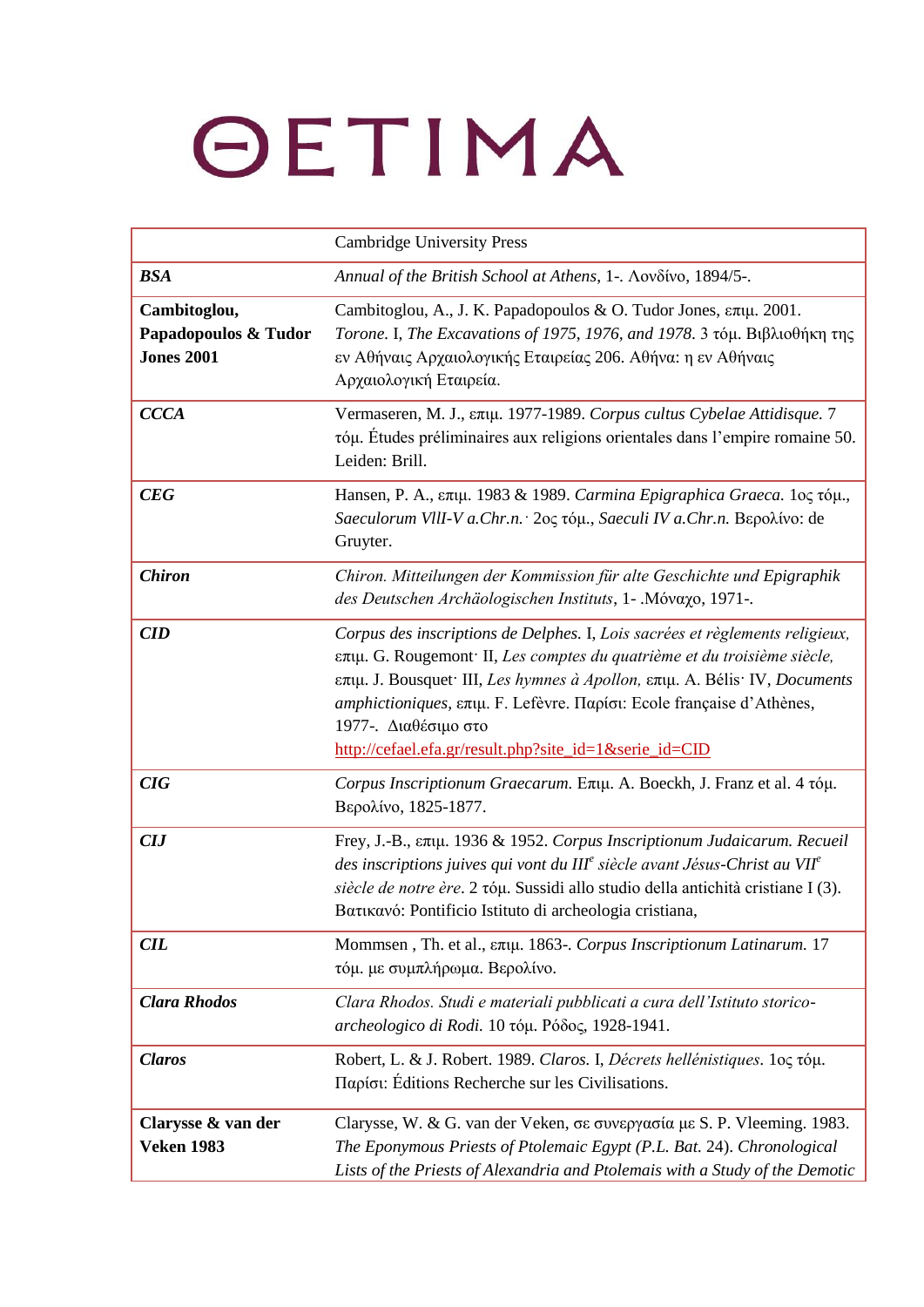|                                                             | Transcriptions of their Names. Papyrologica Lugduno-Batava 24. Leiden:<br>Brill.                                                                                                                                                                       |
|-------------------------------------------------------------|--------------------------------------------------------------------------------------------------------------------------------------------------------------------------------------------------------------------------------------------------------|
| <b>Carradice 1987</b>                                       | Carradice, I., επιμ. 1987. Coinage and Administration in the Athenian and<br>Persian Empires. The ninth Oxford Symposium on Coinage and Monetary<br>History. BAR International Series 343. Οξφόρδη: BAR.                                               |
| Chantraine1933                                              | Chantraine, P. 1933. La formation des noms en grec ancien. Παρίσι<br>(ανατύπ., Peeters, 1979).                                                                                                                                                         |
| <b>Chantraine 1966</b>                                      | Chantraine, P. 1966. La langue des Macédoniens et leur onomastique. BSL<br>61:164-166.                                                                                                                                                                 |
| <b>Collart 1937</b>                                         | Collart, P. 1937. Philippes, ville de Macédoine depuis ses origines jusqu'à<br>la fin de l'époque romaine. École française d'Athènes, Travaux et<br>Mémoires 5. Παρίσι: E. de Boccard.                                                                 |
| <b>Collart &amp; Ducrey 1975</b>                            | Collart, P. & P. Ducrey. 1975. Philippes. 1oc τόμ., Les reliefs rupestres.<br>$BCH$ Suppl., 2. Παρίσι.                                                                                                                                                 |
| CPh.                                                        | Classical Philology, 1-. Σικάγο, 1906-.                                                                                                                                                                                                                |
| CPR                                                         | Corpus Papyrorum Raineri archeducis Austriae. Επιμ. C. Wessely et al., 1-.<br>Βιέννη, 1895-.                                                                                                                                                           |
| CQ                                                          | Classical Quarterly, 1-. Λονδίνο, 1907-1938· Οξφόρδη, 1939.                                                                                                                                                                                            |
| CR                                                          | Classical Review, 1-. Λονδίνο, 1887-.                                                                                                                                                                                                                  |
| <b>CRAI</b>                                                 | Comptes-rendus de l'Académie des inscriptions et belles-lettres. 4η σειρά.<br>Παρίσι, 1874-.                                                                                                                                                           |
| Dacia                                                       | Dacia. Recherches et découvertes archéologiques en Roumanie, 1-11/12,<br>Βουκουρέστι, 1924-1947) <sup>·</sup> Revue d'archéologie et d'histoire ancienne, NS<br>1-, Βουκουρέστι, 1957.                                                                 |
| <b>Daux 1977</b>                                            | Daux, G. 1977. Notes de lecture. Quelques noms propres. BCH 101:340-<br>351.                                                                                                                                                                           |
| Davidson & Thompson<br>1943                                 | Davidson, G. R. & D. B. Thompson. 1943. Small Objects from the Pnyx I.<br>Hesperia Suppl. 7. Princeton.                                                                                                                                                |
| <b>Delacoulonche 1859</b>                                   | Delacoulonche, M. 1859. Archives des missions scientifiques et littéraires<br>VIII. Παρίσι. (Ανατ. του Mémoire sur le berceau de la puissance<br>macédonienne des bords de l'Haliacmon et ceux [sic] de l'Axius, Revue des<br>sociétés savants, 1858). |
| Δεσπίνης, Στεφανίδου-<br>Τιβερίου & Βουτυράς<br>1997 & 2003 | Δεσπίνης, Γ., Θ. Στεφανίδου-Τιβερίου & Ε. Βουτυράς. 1997 & 2003.<br>Κατάλογος γλυπτών του Αρχαιολογικού Μουσείου Θεσσαλονίκης. 2 τόμ.<br>Θεσσαλονίκη: ΜΙΕΤ.                                                                                            |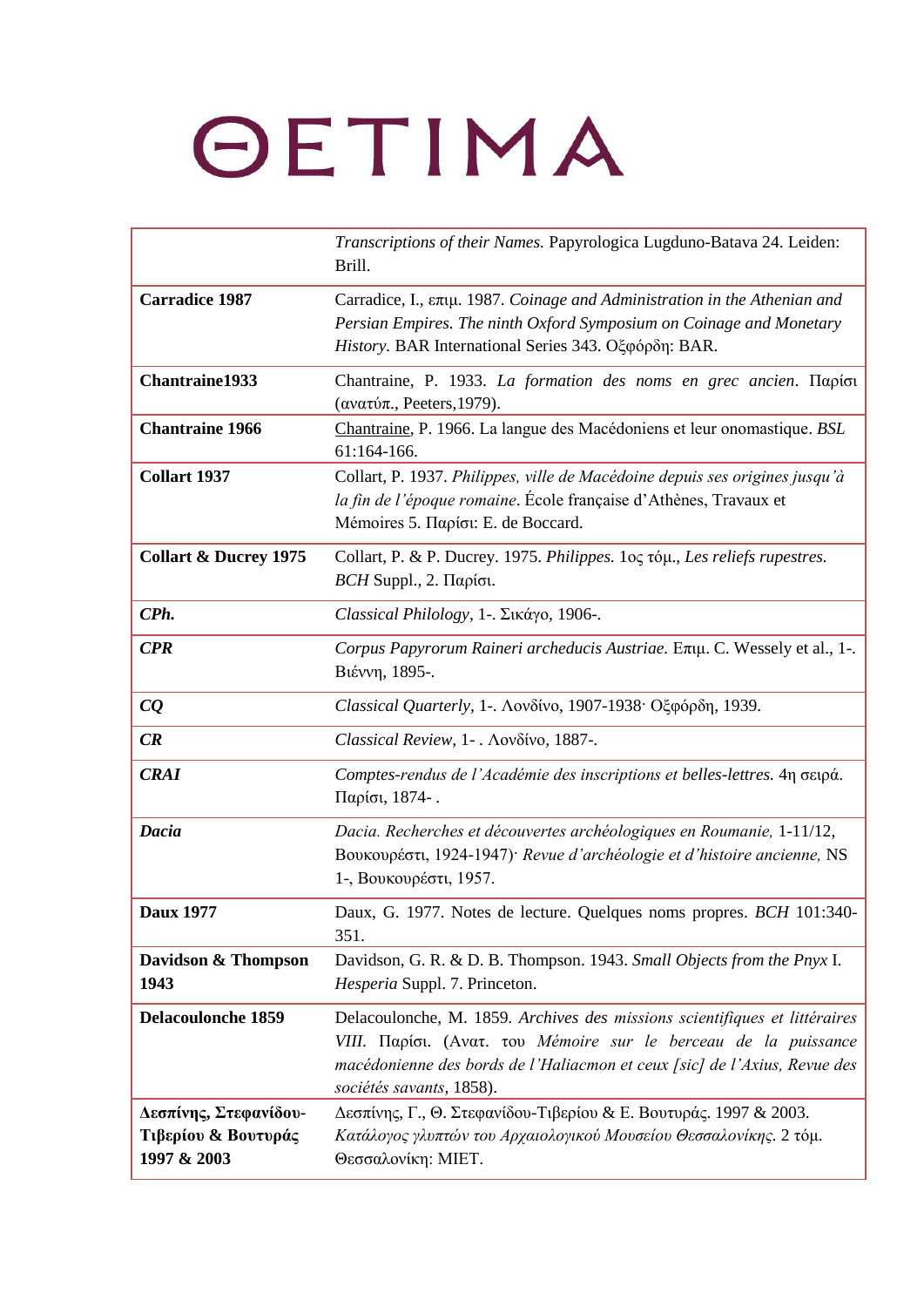| Detschev 1957         | Detschev, D. 1957. Die thrakischen Sprachreste. Schriften der<br>Balkankommission, linguistische Abteilung, 14. Βιέννη. 2η έκδ., Βιέννη<br>1976.                                                                                                                                   |
|-----------------------|------------------------------------------------------------------------------------------------------------------------------------------------------------------------------------------------------------------------------------------------------------------------------------|
| Δήμιτσας 1896         | Δήμιτσας, Μ. Γ. 1896. Η Μακεδονία εν λίθοις φθεγγομένοις και μνημείοις<br>σωζομένοις. Αθήνα. Ανατύπ. ως Sylloge Inscriptionum Graecarum et<br>Latinarum Macedoniae, 2 τόμ. (Ανατ., Σικάγο, 1980). Διαθέσιμο στο<br>http://anemi.lib.uoc.gr/metadata/4/5/7/metadata-141-0000331.tkl |
| <b>Düll 1977</b>      | Düll, S. 1977. Die Götterkulte Nordmakedoniens in römischer Zeit. Eine<br>kultische und typologische Untersuchung anhand epigraphischer,<br>numismatischer und archäologischer Denkmäler. Münchener<br>archäologische Studien 7. Μόναχο: Wilhelm Fink.                             |
| Düring 1957           | Düring, I. 1957. Aristotle in the Ancient Biographical Tradition. Acta<br>Universitatis Gothoburgensis. Studia graeca et latina Gothoburgensia 5.<br>Göteborg.                                                                                                                     |
| Dumont 1892           | Dumont, A. 1892. Mélanges d'archéologie et d'épigraphie (réunis par Th.<br>Homolle). Παρίσι.                                                                                                                                                                                       |
| Δωδώνη                | Δωδώνη. Επιστημονική επετηρίς της Φιλοσοφικής Σχολής του<br>Πανεπιστημίου Ιωαννίνων, 1-. Ιωάννινα, 1972-.                                                                                                                                                                          |
| <b>EAD</b>            | Exploration archéologique de Délos faite par l'École française d'Athènes,<br>1-. Παρίσι, 1909.                                                                                                                                                                                     |
| <b>EAM</b>            | Ριζάκης Θ. & Γ. Τουράτσογλου. 1985. Επιγραφές Άνω Μακεδονίας<br>(Ελίμεια, Εορδαία, Νότια Λυγκηστίς, Ορεστίς). Ι, Κατάλογος επιγραφών.<br>Αθήνα: ΤΑΠΑ / ΕΙΕ.                                                                                                                        |
| <b><i>Eyvatia</i></b> | Εγνατία. Επιστημονική επετηρίδα της Φιλοσοφικής Σχολής, 1-.<br>Θεσσαλονίκη: Αριστοτέλειο Πανεπιστήμιο Θεσσαλονίκης, 1989-.                                                                                                                                                         |
| $EKM 1$ , Βέροια      | Γουναροπούλου, Λ. & Μ. Β. Χατζόπουλος, επιμ. 1998. Επιγραφές<br>Κάτω Μακεδονίας (μεταξύ του Βερμίου όρους και του Αξιού<br>ποταμού). Α' Επιγραφές Βέροιας. Αθήνα: ΕΙΕ & ΥΠΠΟ.                                                                                                      |
| Ελληνικά              | Ελληνικά 1-2: Αθήνα, 1928-1939· 12-: Εταιρεία Μακεδονικών Σπουδών,<br>Θεσσαλονίκη, 1952-. Διαθέσιμο στο<br>http://www.ems.gr/ekdoseis/katalogos-ekdoseon/periodiko-ellinika.html                                                                                                   |
| Epigr. Anat.          | Epigraphica Anatolica. Zeitschrift für Epigraphik und historische<br>Geographie Anatoliens, 1-. Bóvvn, 1983-.                                                                                                                                                                      |
| Epigraphica           | Epigraphica. Rivista italiana di epigrafia, 1-. Μιλάνο, 1937-.                                                                                                                                                                                                                     |
| <b>Eretria</b>        | Eretria. Fouilles et recherches. Ecole Suisse d'Archéologie en Grèce. 1-7:                                                                                                                                                                                                         |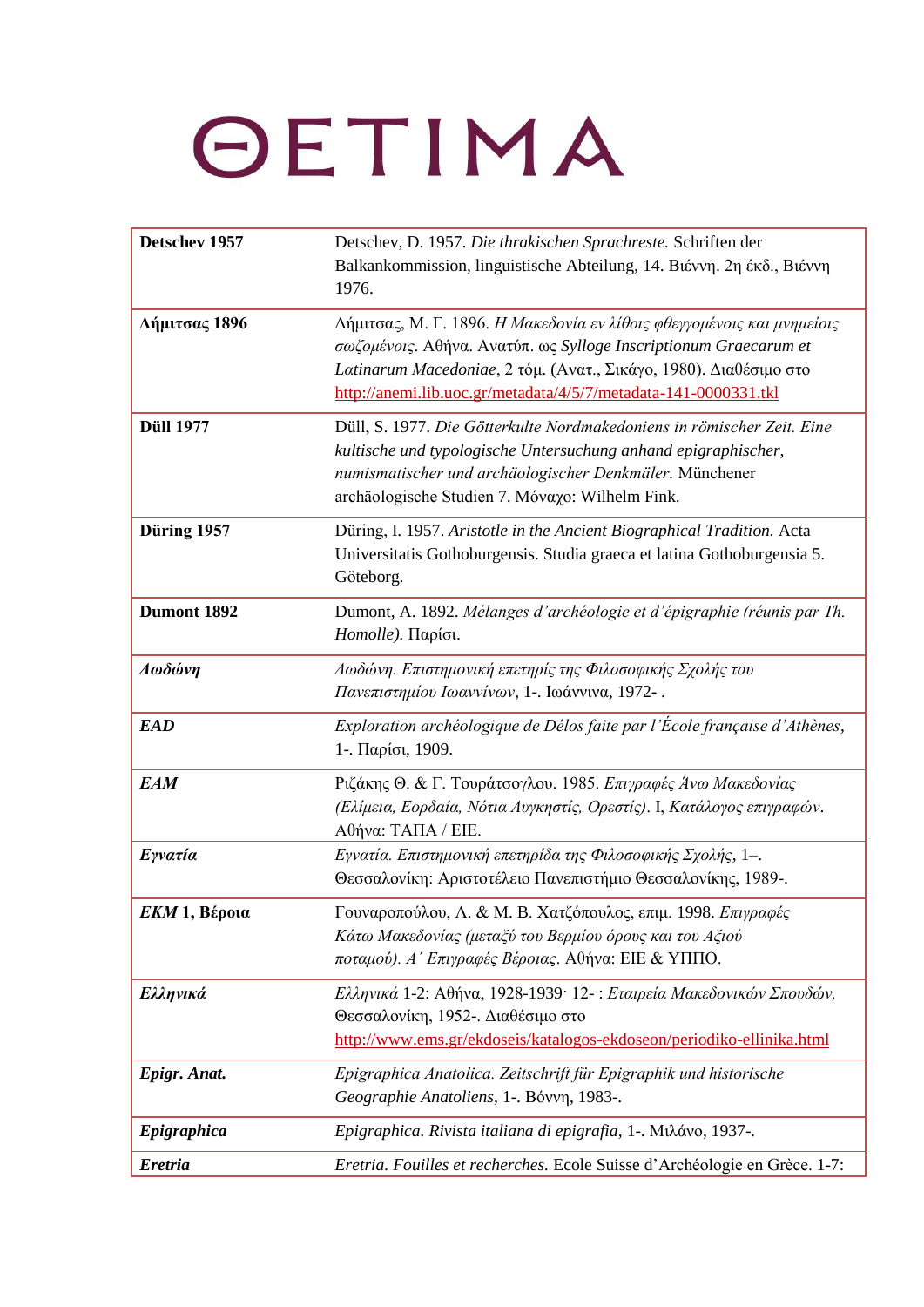|                                            | Βέρνη, 1968-1985 · 8-, Λοζάνη, 1993.                                                                                                                                                                                                                                 |
|--------------------------------------------|----------------------------------------------------------------------------------------------------------------------------------------------------------------------------------------------------------------------------------------------------------------------|
| Ét. Balk.                                  | Études Balkaniques, 1-. Académie bulgare des sciences, Institut d'études<br>balkaniques. Σόφια, 1964-.                                                                                                                                                               |
| Ét. Thas.                                  | <i>Études thasiennes</i> , 1-. Παρίσι, 1944-.                                                                                                                                                                                                                        |
| Ευλιμένη                                   | Ευλιμένη. Μελέτες στην κλασική αρχαιολογία, την επιγραφική, τη<br>νομισματική και την παπυρολογία, 1-. Μεσογειακή Αρχαιολογική Εταιρεία.<br>Ρέθυμνο, 2000-.                                                                                                          |
| <b>FD</b>                                  | Fouilles de Delphes, 1 -. Παρίσι, 1909-.                                                                                                                                                                                                                             |
| Feissel 1983                               | Feissel, D. 1983. Recueil des inscriptions chrétiennes de Macédoine du IIIe<br>au VIe siècle. BCH Suppl., 8. Παρίσι: École française d'Athènes. Διαθέσιμο<br>στο<br>http://cefael.efa.gr/window.php?site_id=1&actionID=summary&serie_id=B<br>CHSuppl&volume number=8 |
| <b>FGrH</b>                                | Jacoby, F. 1926-1958. Die Fragmente der griechischen Historiker, I-III.<br>Βερολίνο (Leiden: Brill, 1998).                                                                                                                                                           |
| <b>Fraser 1972</b>                         | Fraser, P. M. 1972. Ptolemaic Alexandria. 3 τόμ. Οξφόρδη: Clarendon<br>Press.                                                                                                                                                                                        |
| Fraser 1996                                | Fraser, P. M. 1996. Cities of Alexander the Great. Οξφόρδη: Clarendon<br>Press.                                                                                                                                                                                      |
| Giannini 1966                              | Giannini. A. 1966. Paradoxographorum Graecorum reliquiae. Classici<br>greci e latini. Sezione testi e commenti 3. Μιλάνο: Ist. Ed. Italiano.                                                                                                                         |
| Gounaropoulou &<br><b>Hatzopoulos 1985</b> | Gounaropoulou, L. & M. B. Hatzopoulos. 1985. Les milliaires de la Voie<br>Egnatienne entre Heraclée des Lyncestes et Thessalonique. Μελετήματα 1.<br>Αθήνα: ΚΕΡΑ.                                                                                                    |
| <b>Gow &amp; Page 1965</b>                 | Gow, A. S. F. & D. L. Page, επιμ. 1965. The Greek Anthology, Hellenistic<br>Epigrams. 2 τόμ. Cambridge.                                                                                                                                                              |
| <b>Gow &amp; Page 1968</b>                 | Gow, A. S. F. & D. L. Page, επιμ. 1968. The Greek Anthology, The Garland<br>of Philip. 2 τόμ. Cambridge.                                                                                                                                                             |
| <b>Grainger 1997</b>                       | Grainger, J. D. 1997. A Seleukid Prosopography and Gazetteer.<br>Mnemosyne Suppl., 172. Leiden, Νέα Υόρκη & Κολονία: Brill.                                                                                                                                          |
| <b>GRBS</b>                                | Greek, Roman and Byzantine Studies, 1-. San Antonio, Texas, 1956 <sup>.</sup><br>Cambridge. Mass., 1957-1959 <sup>.</sup> Durham, N. Carolina, 1960-.                                                                                                                |
| Guarducci, Ep. Gr.                         | Guarducci, M. 1967-1978. Epigrafia greca. 4 τόμ. Ρώμη.                                                                                                                                                                                                               |
| Guéraud 1931 $(=$                          | Guéraud, O., επιμ. 1931. Εντεύζεις. Requêtes et plaintes addressées au roi                                                                                                                                                                                           |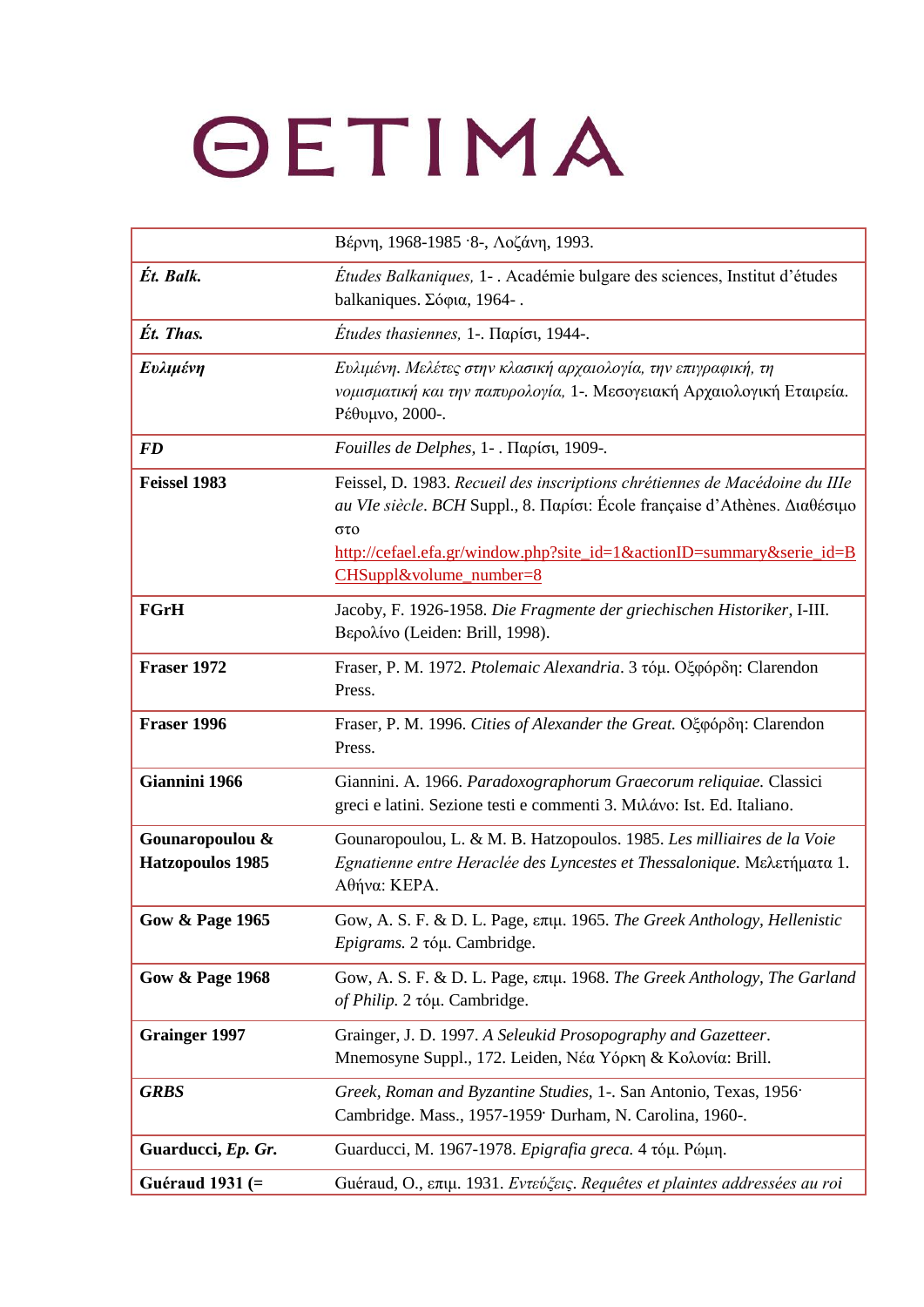| P.Enteux)                                   | d'Égypte au III e siècle avant J.-C. Publications de la Société Royale<br>Égyptienne de papyrologie, Textes et documents 1. Κάιρο. (Ανατ.,<br>Hildesheim: D· Νέα Υόρκη: Olms, 1988.)                                                             |
|---------------------------------------------|--------------------------------------------------------------------------------------------------------------------------------------------------------------------------------------------------------------------------------------------------|
| <b>Hald 1917</b>                            | Hald, K. 1917. Auf den Trümmern Stobis. Beiträge zur Geschichte und<br>Geographie Altmazedoniens. Στουτγάρδη: Strecker und Schröder.<br>Διαθέσιμο στο                                                                                            |
|                                             | https://archive.org/details/bub_gb_oS8fAAAAMAAJ                                                                                                                                                                                                  |
| <b>Hammond 1972</b>                         | Hammond, N. G. L. 1972. A History of Macedonia. 1oς τόμ., Historical<br>Geography and Prehistory. Οξφόρδη.                                                                                                                                       |
| Hammond & Griffith<br>1979                  | Hammond, N. G. L. & G. T. Griffith. 1979. A History of Macedonia. 205<br>τόμ., 550-336 B.C. Οξφόρδη.                                                                                                                                             |
| Hammond & Walbank<br>1988                   | Hammond, N. G. L. & F. W. Walbank. 1988. A History of Macedonia. 3oc<br>τόμ., 336-167 Β.C. Οξφόρδη.                                                                                                                                              |
| Hatzopoulos1987                             | Hatzopoulos, Μ. 1987. Βιλάρρα Τέλλου? ΖΡΕ 68, 237-240, πίν. ΧΙΙΙς.                                                                                                                                                                               |
| Hatzopoulos 1988a                           | Hatzopoulos, M. B. 1988α. Une donation du roi Lysimaque. Μελετήματα 5.<br>Αθήνα: ΚΕΡΑ.                                                                                                                                                           |
| Hatzopoulos 1988β                           | Hatzopoulos, M. B. 1988β. Actes de vente de la Chalcidique centrale.<br>Μελετήματα 6. Αθήνα: ΚΕΡΑ.                                                                                                                                               |
| <b>Hatzopoulos 1991</b>                     | Hatzopoulos, M. B. 1991. Actes de vente d'Amphipolis. Μελετήματα 14.<br>Αθήνα: ΚΕΡΑ.                                                                                                                                                             |
| <b>Hatzopoulos 1996</b>                     | Hatzopoulos, M. B. 1996. Macedonian Institutions under the Kings. A<br>Historical and Epigraphical Study. 2 τόμ. Μελετήματα 22. Αθήνα: ΚΕΡΑ.                                                                                                     |
| <b>Hatzopoulos 2000</b>                     | Hatzopoulos, M. B. 2000. « L'histoire par les noms» in Macedonia. Στο<br>Greek Personal Names: Their Value as Evidence (Proceedings of the<br>British Academy), επιμ., S. Hornblower & E. Matthews, 99-117. Λονδίνο:<br>Oxford University Press. |
| <b>Hatzopoulos 2006</b>                     | Hatzopoulos, M. 2006. La Macédoine, Géographie Historique, Langue,<br>Cultes et Croyances, Institutions. Παρίσι: de Boccard.                                                                                                                     |
| Hatzopoulos &<br>Loukopoulou 1987           | Hatzopoulos, M. B. & L. D. Loukopoulou. 1987. Two Studies in Ancient<br>Macedonian Topography. Μελετήματα 3. Αθήνα: ΚΕΡΑ.                                                                                                                        |
| Hatzopoulos &<br>Loukopoulou 1989           | Hatzopoulos, M. & L. Loukopoulou, 1989. Morrylos, cité de la Crestonie.<br>ΜΕΛΕΤΗΜΑΤΑ 7. Αθήνα: ΚΕΡΑ                                                                                                                                             |
| Hatzopoulos &<br>Loukopoulou 1992 &<br>1996 | Hatzopoulos, M. B. & L. D. Loukopoulou. 1992 & 1996. Recherches sur<br>les marches orientales des Téménides (Anthémonte - Kalindoia). 2 tóµ.<br>Μελετήματα 11. Αθήνα: ΚΕΡΑ. Διαθέσιμο στο http://helios-                                         |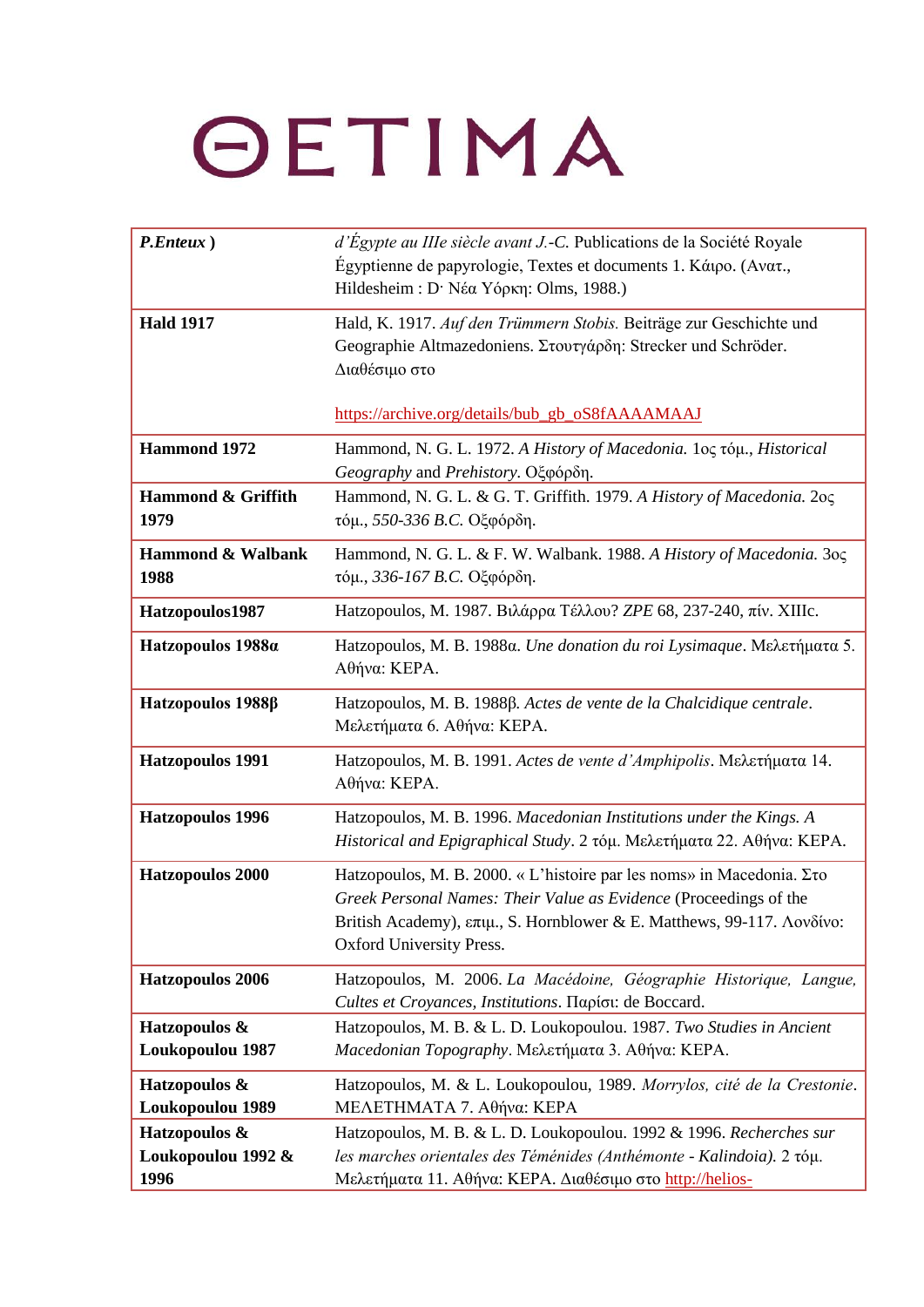|                                               | eie.ekt.gr/EIE/handle/10442/80                                                                                                                                                                                                                                                                                   |
|-----------------------------------------------|------------------------------------------------------------------------------------------------------------------------------------------------------------------------------------------------------------------------------------------------------------------------------------------------------------------|
| <b>Helly 1973</b>                             | Helly, B. 1973. Gonnoi. 1ος τόμ., La cité et son histoire. 2ος τόμ., Les<br>inscriptions. Amsterdam: Hakkert.                                                                                                                                                                                                    |
| <b>Helly 1995</b>                             | Helly, B. 1995. L'État thessalien. Aleuas Ie roux, les tétrades et les tagoi.<br>Collection de la Maison de l'Orient Méditerranéen 25, Série épigraphique,<br>2. Lyon. Διαθέσιμο στο http://www.persee.fr/doc/mom_0985-<br>6471_1995_mon_25_1_1968                                                               |
| Hersh, Wartenberg &<br><b>Witschonke 1999</b> | Hersh, A., U. Wartenberg & R. Witschonke, επιμ. 1999. Coins of<br>Macedonia and Rome. Essays in honour of Charles Hersh. Aovδívo: Spink<br>and Son.                                                                                                                                                              |
| Hesperia                                      | Hesperia, 1-. American School of Classical Studies. Princeton, 1932-.                                                                                                                                                                                                                                            |
| <b>Heuzey 1860</b>                            | Heuzey, L. 1860. Le Mont Olympe et l'Acarnanie. Παρίσι.                                                                                                                                                                                                                                                          |
| <b>Historia</b>                               | Historia. Zeitschrift für Alte Geschichte, 1-. Wiesbaden, 1950-.                                                                                                                                                                                                                                                 |
| <b>Head 1911</b>                              | Head, B. V. 1911. Historia Numorum. A Manual of Greek Numismatics. 2n<br>έκδ. Οξφόρδη. Διαθέσιμο στο<br>https://archive.org/details/historianumorumm00headrich                                                                                                                                                   |
| Hoffmann 1906                                 | Hoffmann, O. 1906. Die Makedonen, ihre Sprache und ihr Volkstum.<br>Göttingen. Διαθέσιμο στο<br>https://archive.org/details/diemakedonenihre00hoffuoft                                                                                                                                                           |
| <b>Holleaux 1938-1968</b>                     | Holleaux, M. 1938-1968. <i>Études d'épigraphie et d'histoire grecques</i> . Επιμ.<br>L. Robert. 6 τόμ. Παρίσι.                                                                                                                                                                                                   |
| ΗΟΡΟΣ                                         | ΗΟΡΟΣ, 1-. Ελληνική επιγραφική εταιρεία. Αθήνα, 1983-.                                                                                                                                                                                                                                                           |
| Θρακικά                                       | Θρακικά, 1-47· NS 1-. Περιοδικόν του εν Αθήναις Θρακικού Κέντρου.<br>$Aθ$ ήνα, 1924-1974· 1980-.                                                                                                                                                                                                                 |
| <i>lApoll</i>                                 | Corpus des inscriptions grecques d'Illyrie méridionale et d'Épire. I. 2 A,<br>Inscriptions d'Apollonia d'Illyrie, επιμ. P. Cabanes και Ν. Ceka· B, Listes<br>des noms de monétaires d'Apolionia et Épidamne-Dyrrhachion, επιμ. Η.<br>Ceka, M. Beauregard και O. Masson. Études Épigraphiques, 2. Παρίσι,<br>1997 |
| <b>IAskl</b>                                  | Habicht, Ch., επιμ. 1969. Altertümer von Pergamon. VIII (3), Die<br>Inschriften des Asklepieions. Deutsches Archäologisches Institut. Bepolívo.                                                                                                                                                                  |
| IC                                            | Guarducci, Μ., επιμ. 1935-1950. Inscriptiones Creticae. 4 τόμ. Ρώμη.                                                                                                                                                                                                                                             |
| <b>ICos</b>                                   | Segre, Μ., επιμ. 1993. Iscrizioni di Cos. Monografie della Scuola                                                                                                                                                                                                                                                |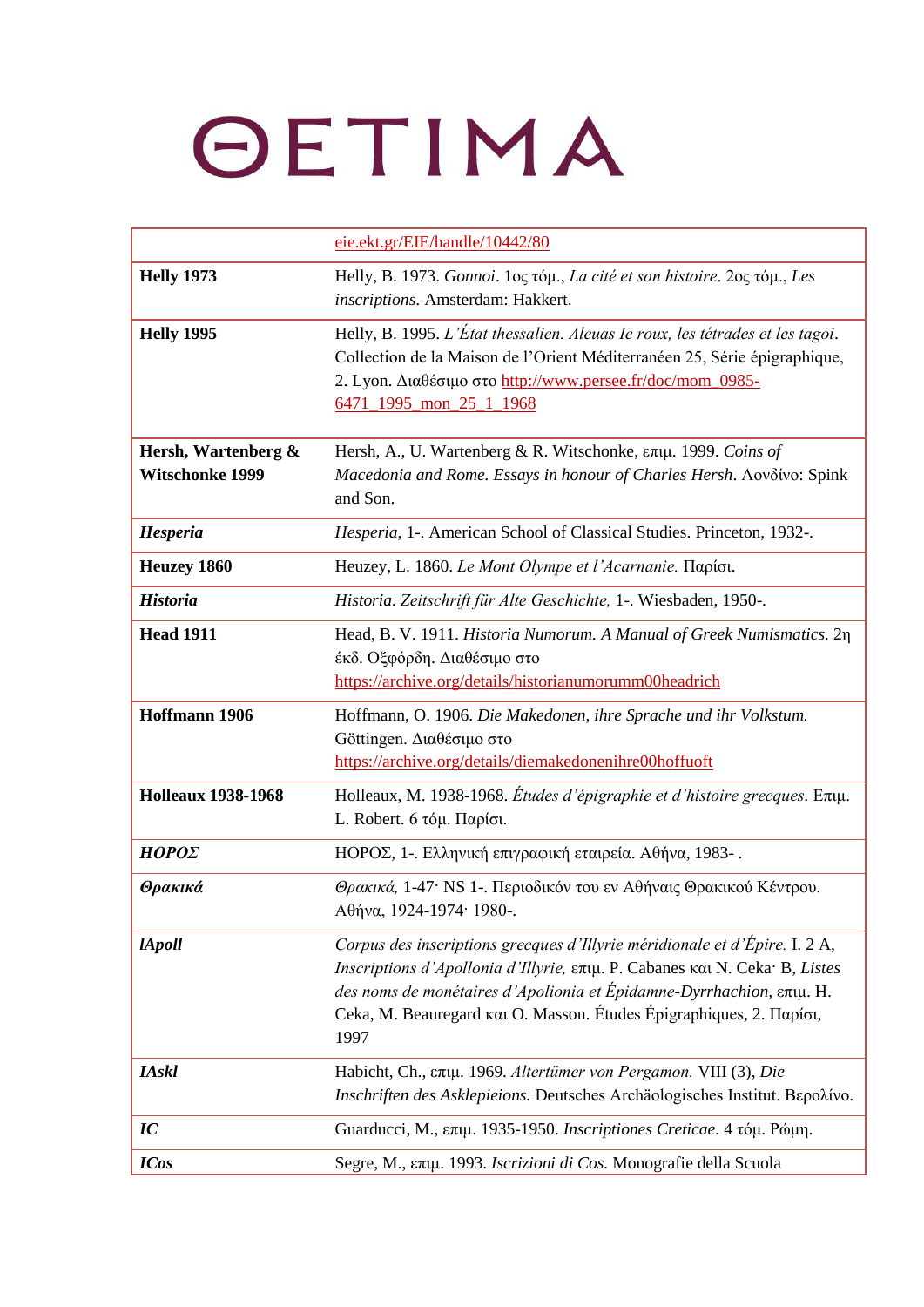|                 | archeologica di Atene e delle missioni italiane in Oriente 6. Póµn.                                                                                                                                                                                                                                                                                                                                                                               |
|-----------------|---------------------------------------------------------------------------------------------------------------------------------------------------------------------------------------------------------------------------------------------------------------------------------------------------------------------------------------------------------------------------------------------------------------------------------------------------|
| ID              | Plassart, A., J. Coupry, F. Durrbach, P. Roussel & M. Launey, επιμ. 1926-<br>1950. Inscriptions de Délos. 7 τόμ. Παρίσι.                                                                                                                                                                                                                                                                                                                          |
| <b>ID</b> Index | Tréheux, J. 1992. Inscriptions de Délos, Index. I, Les étrangers, à<br>l'exclusion des Athéniens de la clérouchie et des Romains. Académie des<br>Inscriptions et Belles-Lettres. Παρίσι.                                                                                                                                                                                                                                                         |
| <b>IDidyma</b>  | Rehm, A. & R. Harder, επιμ. 1958. Didyma. II, Die Inschriften. Βερολίνο.                                                                                                                                                                                                                                                                                                                                                                          |
| <b>IDyrrh</b>   | Cabanes, P. & F. Drini, επιμ. 1995. Corpus des inscriptions grecques<br>d'Illyrie méridionale et d'Épire. I. I, Inscriptions d'Épidamne-Dyrrhachion.<br>Études Epigraphiques 2. Παρίσι.                                                                                                                                                                                                                                                           |
| <b>IEK</b>      | Engelmann, H. & R. Merkelbach, επιμ. 1972-1973. Die Inschriften von<br>Erythrai und Klazomenai. 2 τόμ. lGSK 1-2. Βόννη: Habelt.                                                                                                                                                                                                                                                                                                                   |
| <b>IEph</b>     | Merkelbach, R., J. Nollé et al., επιμ. 1979-1981. Die Inschriften von<br>Ephesos. 7 τόμ. in 8. IGSK 11-17. Βόννη: Habelt.                                                                                                                                                                                                                                                                                                                         |
| <b>IFayoum</b>  | Bernand, Ε. επιμ. 1975. Recueil des inscriptions grecques du Fayoum, 3<br>τόμ. 1ος τόμ. Leiden: Brill 2ος-3ος τόμ., 1981. Bibliothèque d'étude 79-<br>80. Παρίσι: Institut français d'archéologie orientale du Caire.                                                                                                                                                                                                                             |
| IG              | Inscriptiones Graecae. Berlin-Brandenburgische Akademie der<br>Wissenschaften. (IG I-III, Αθήνα και Αττική· IG IV-VI, Πελοπόννησος· IG<br>VII-IX, Κεντρική Ελλάδα <sup>·</sup> IG X, Βόρεια Ελλάδα, Θράκη, Σκυθία <sup>·</sup> IG XI-<br>XII, Νησιά Αιγαίου· IG XIII, Κρήτη· IG XIV, Ιταλία και Σικελία· IG XV,<br>Κύπρος). Βερολίνο, 1877- <sup>2</sup> (Βερολίνο, 1913-) <sup>3</sup> Τόμ. 1 (1-3) (Βερολίνο,<br>1981-98), διάφοροι επιμελητές. |
| <b>IGB</b>      | Mihailov, G., επιμ. 1951-1997. Inscriptiones Graecae in Bulgaria repertae.<br>5 τόμ. (νέα έκδ., 1997). Σόφια: Serdicae, In Aedibus Typog. Academiae<br>Litterarum Bulgaricae.                                                                                                                                                                                                                                                                     |
| <b>IGLMP</b>    | Manni Piraino, M. T. 1973. Iscrizioni greche lapidarie del museo di<br>Palermo. Σικελικά 6. Παλέρμο.                                                                                                                                                                                                                                                                                                                                              |
| <b>IGR</b>      | Inscriptiones Graecae ad res Romanas pertinentes. Extu. R. Cagnat, G.<br>Lafaye et al., τόμ. Ι, ΙΙ και IV. Παρίσι, 1906-1927.                                                                                                                                                                                                                                                                                                                     |
| <b>IGUR</b>     | Moretti, L. 1968-1990. Inscriptiones Graecae Urbis Romae. 4 τόμ. Studi<br>pubblicati dall'Istituto italiano per la storia antica 17, 22 (1-2), 28, 47.<br>Pώμη: Istituto italiano per la storia antica,.                                                                                                                                                                                                                                          |
| <b>Hasos</b>    | Blümel, W., επιμ. 1985. Die Inschriften von Iasos. 2 τόμ. IGSK, 28 (1-2).                                                                                                                                                                                                                                                                                                                                                                         |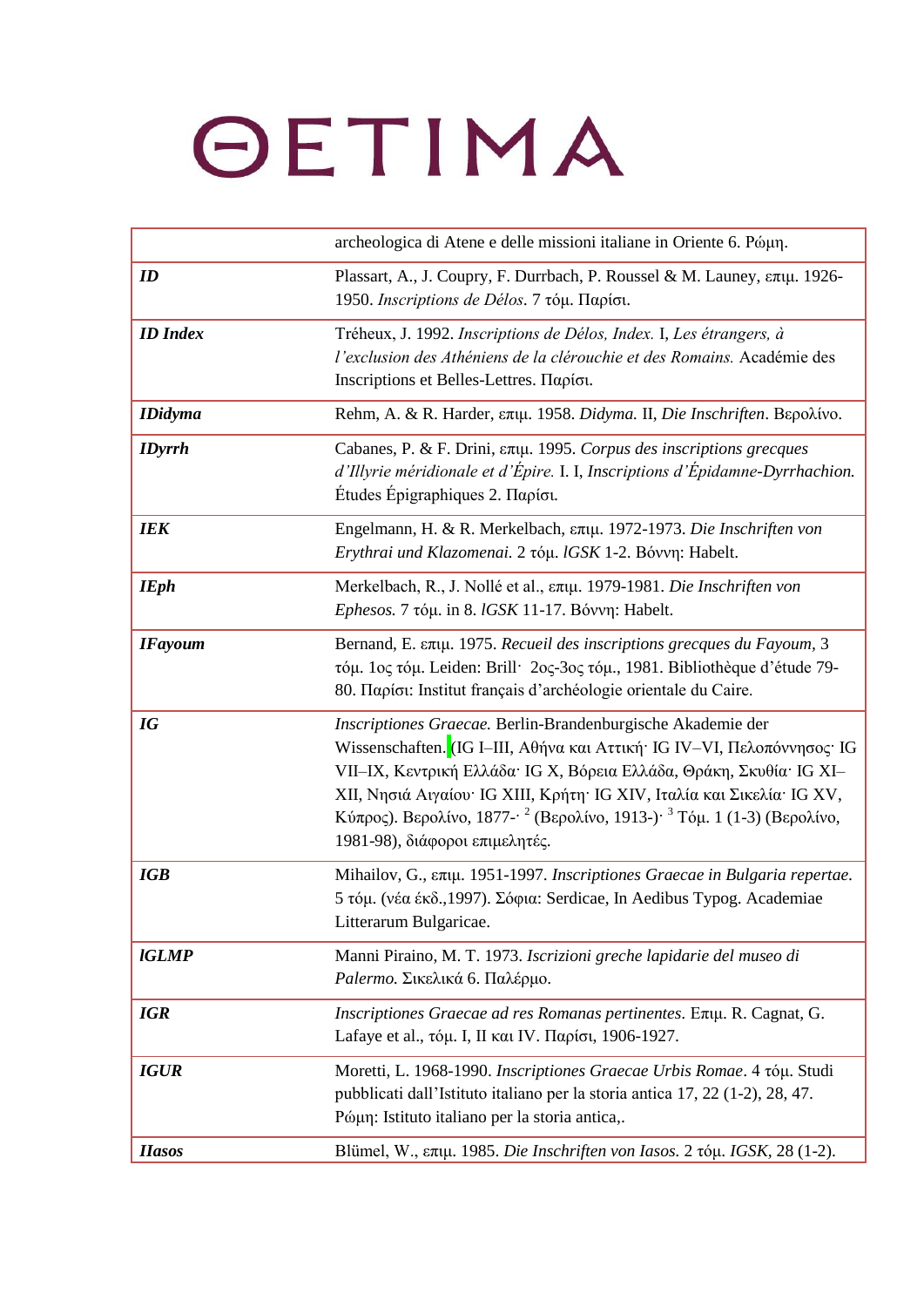|                    | Bóvvn: Habelt.                                                                                                                                                                                                                                                                                                                                                                                                                         |
|--------------------|----------------------------------------------------------------------------------------------------------------------------------------------------------------------------------------------------------------------------------------------------------------------------------------------------------------------------------------------------------------------------------------------------------------------------------------|
| <b>IIlion</b>      | Frisch, Ρ., επιμ. 1975. Die Inschriften von Ilion. IGSK, 3. Βόννη: Habelt.                                                                                                                                                                                                                                                                                                                                                             |
| <b>ILeukopetra</b> | Petsas, Ph. M., M. B. Hatzopoulos, L. Gounaropoulou & P. Paschidis. 2000.<br>Inscriptions du sanctuaire de la Mère des Dieux autochthone de Leukopetra<br>(Macédoine). Μελετήματα 28. Αθήνα: ΚΕΡΑ. Διαθέσιμο στο http://helios-<br>eie.ekt.gr/EIE/handle/10442/7377                                                                                                                                                                    |
| <b>ILGR</b>        | Šašel Kos, M., επιμ. 1979. Inscriptiones latinae in Graecia repertae,<br>Additamenta ad CIL III. Epigrafia e Antichità. Studi a cura dell'Istituto di<br>storia antica dell'Università di Bologna, 5. Faenza: Lega.                                                                                                                                                                                                                    |
| <b>ILS</b>         | Dessau, Η., επιμ. 1892-1916. Inscriptiones latinae selectee. 3 τόμ.<br>Βερολίνο: Weidmann. . Διαθέσιμο στο<br>https://archive.org/details/inscriptioneslat01dessuoft                                                                                                                                                                                                                                                                   |
| <b>IMM</b>         | Kern, Ο., επιμ.1900. Die Inschriften von Magnesia am Maeander.<br>Βερολίνο. Διαθέσιμο στο<br>https://archive.org/details/dieinschriftenv00berlgoog                                                                                                                                                                                                                                                                                     |
| <b>IMS</b>         | Papazoglu, F., M. Mirković, B. Dragojević-Josifovska et al., επιμ. 1976-.<br>Inscriptions de la Mésie Supérieure. 4 τόμ. Βελιγράδι.                                                                                                                                                                                                                                                                                                    |
| <b>IPerg</b>       | Fraenkel, M., επιμ. 1890, 1895. Altertümer von Pergamon. VIII (1-2), Die<br>Inschriften von Pergamon. Βερολίνο. Διαθέσιμο στο http://digi.ub.uni-<br>heidelberg.de/diglit/pergamon1895                                                                                                                                                                                                                                                 |
| <b>IPrusa</b>      | Corsten, Τ., επιμ. 1991, 1993. Die Inschriften von Prusa ad Olympum. 2<br>τόμ. IGSK, 39-40. Βόννη: Habelt.                                                                                                                                                                                                                                                                                                                             |
| <b>ISamothrace</b> | Fraser, Ρ. Μ., επιμ. 1960. Samothrace. 2ος τόμ., 1ο μέρος, The Inscriptions<br>on Stone. Bollingen Series LX.2, 1. Νέα Υόρκη.                                                                                                                                                                                                                                                                                                          |
| <b>ISM</b>         | Inscriptiones Scythiae Minoris graecae et latinae (Inscriptiones Daciae et<br>Scythiae Minoris antiquae, series altera [Βουκουρέστι, 1980-]). I,<br>Inscriptiones Histriae et viciniae, επιμ. D. M. Pippidi (1983) <sup>.</sup> Il Tomis et<br>territorium, επιμ. I. Stoian (1987) <sup>.</sup> III, Callatis et territorium, επιμ. A.<br>Avram (1999) <sup>·</sup> V, Capidava-Troesmis-Noviodunum, επιμ., A. Doruțiu-Boilă<br>(1980) |
| Ιστορικογεωγραφικά | Ιστορικογεωγραφικά. Περιοδική έκδοση για την ιστορία, γεωγραφία και<br>τοπογραφία του Ελλαδικού χώρου κατά τους μέσους χρόνους, 1. Ιωάννινα<br>και Θεσσαλονίκη, 1986-.                                                                                                                                                                                                                                                                 |
| <b>ITrall</b>      | Poljakov, F. B., επιμ. 1989. Die Inschriften von Tralleis und Nysa. I, Die<br>Inschriften von Tralleis. IGSK 36 (I). Bóvvn: R. Habelt.                                                                                                                                                                                                                                                                                                 |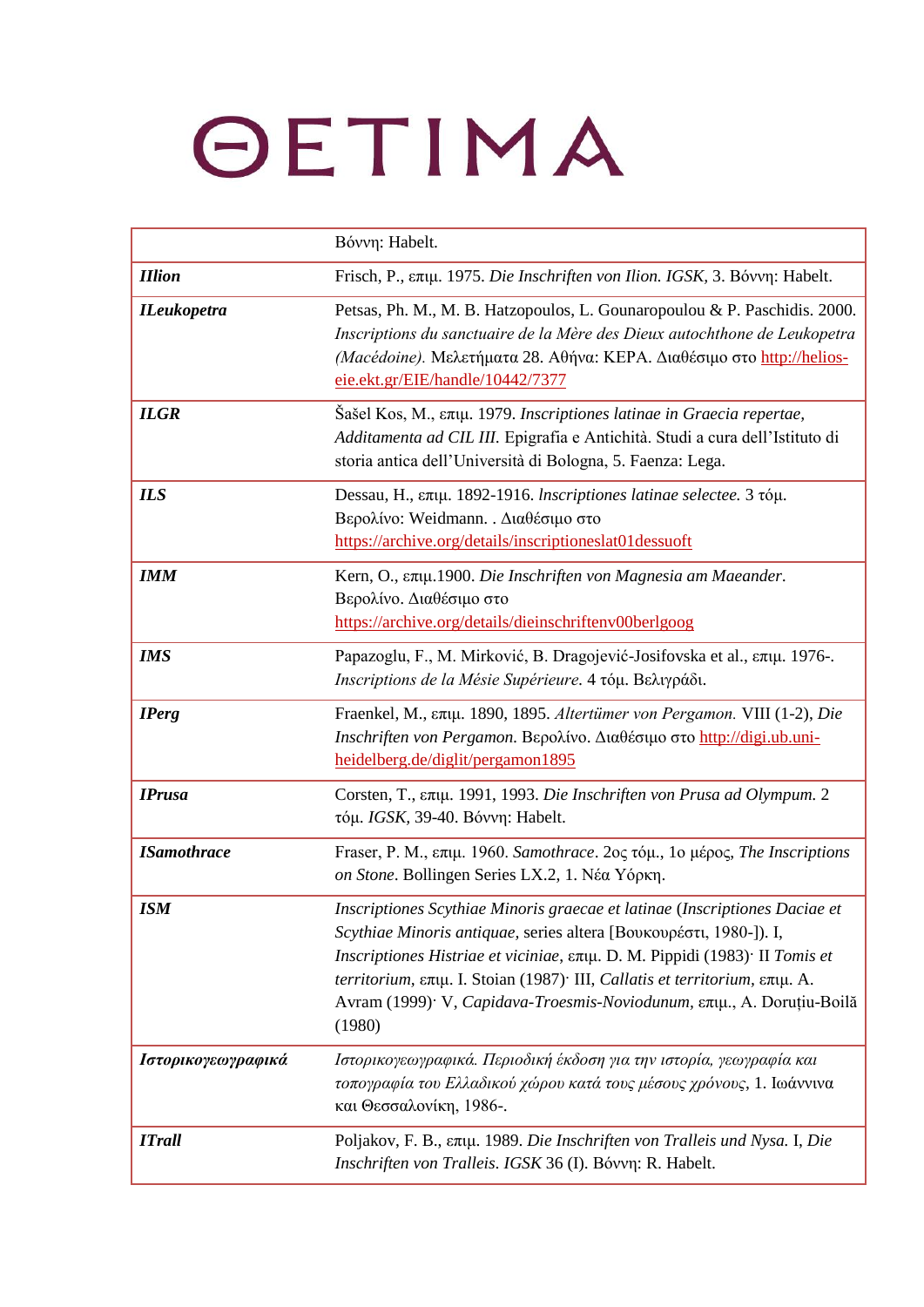| I <sub>v</sub> Ol                         | Dittenberger, W. & K. Purgold, επιμ. 1896. Olympia. V, Die Inschrijten von<br>Olympia. Βερολίνο. Διαθέσιμο στο http://digi.ub.uni-<br>heidelberg.de/diglit/curtius1896a                                                                                                                                     |
|-------------------------------------------|-------------------------------------------------------------------------------------------------------------------------------------------------------------------------------------------------------------------------------------------------------------------------------------------------------------|
| <b>James 1993</b>                         | James, M. R. 1993. The Apocryphal New Testament. A Collection of<br>Apocryphal Christian Literature in an English Translation (αναθεώρηση<br>και εκ νέου μετάφραση από τον J. K. Elliot της μετάφρασης από τον M. R.<br>James (1924) του The Apocryphal New Testament. Οξφόρδη: Oxford<br>University Press. |
| <b>JDAI</b>                               | Jahrbuch des Deutschen Archäologischen Instituts, 1-. Bepolivo, 1886-.                                                                                                                                                                                                                                      |
| Jeffery 1990                              | Jeffery, L. H. 1990. The Local Scripts of Archaic Greece. A Study of the<br>Origin of the Greek Alphabet and Its Development from the Eighth to the<br>Fifth Centuries B.C. 2η έκδ. με συμπλήρωμα από τον A.W. Johnston.<br>Oξφόρδη: Clarendon Press [=LSA $G^2$ ].                                         |
| <b>JHS</b>                                | Journal of Hellenic Studies, 1-. Society for the Promotion of Hellenic<br>Studies. Λονδίνο, 1881-.                                                                                                                                                                                                          |
| <b>JNG</b>                                | Jahrbuch für Numismatik und Geldgeschichte, 1-. Bayerische<br>Numismatische Gesellschaft. Μόναχο, 1949-1951, 1986- Kallmünz, 1952-<br>1985.                                                                                                                                                                 |
| <b>JÖAI</b>                               | Jahreshefte des Österreichischen Archäologischen Institutes in Wien, 1-.<br>Βιέννη, 1898-.                                                                                                                                                                                                                  |
| Jones, Martindale &<br><b>Morris 1971</b> | Jones, A. H. M., J. R. Martindale & J. Morris, επιμ. 1971. Prosopography<br>of the Later Roman Empire. 1ος τόμ., A.D. 260-395. Cambridge.                                                                                                                                                                   |
| Kalleris [1954 & 1976]<br>1988            | Kalleris, I. [1954 & 1976] 1988. Les Anciens Macédoniens.<br>Etude<br>linguistique et historique. 2τόμ. Αθήνα: Institut Francais d'Athénes.                                                                                                                                                                 |
| Καλλιπολίτης &<br>Λαζαρίδης 1946          | Καλλιπολίτης, Β. & Δ. Λαζαρίδης. 1946. Αρχαίαι επιγραφαί Θεσσαλονίκης.<br>Θεσσαλονίκη. Ανατύπ. στο Θεσσαλονίκην Φιλίππου Βασίλισσαν. Μελέτες<br>για την αρχαία Θεσσαλονίκη, επιμ. Π. Αδάμ-Βελένη, 819-861<br>(Θεσσαλονίκη, 1985).                                                                           |
| Κανατσούλης 1955 &<br>1967                | Κανατσούλης, Δ. 1955. Μακεδονική προσωπογραφία (από το 148 π.Χ. μέχρι<br>των χρόνων του Μ. Κωνσταντίνου). Ελληνικά. Παράρτημα 8. Θεσσαλονίκη:<br>Εταιρεία Μακεδονικών Σπουδών. Παράρτημα (Δημοσιεύματα της<br>Εταιρείας Μακεδονικών Σπουδών (Θεσσαλονίκη, 1967).                                            |
| <b>Kapetanopoulos 1993</b>                | Kapetanopoulos, E. 1993. Xennias, μακεδονίζων τηι φωνήι. Αρχαιολογική<br>Εφημερίς 138:13-30.                                                                                                                                                                                                                |
| <b>Kassel &amp; Austin</b>                | Bλ. PCG                                                                                                                                                                                                                                                                                                     |
| Καφταντζής 1967, 1972                     | Καφταντζής, Γ. Β. 1967 & 1972. Ιστορία της πόλεως Σερρών και της                                                                                                                                                                                                                                            |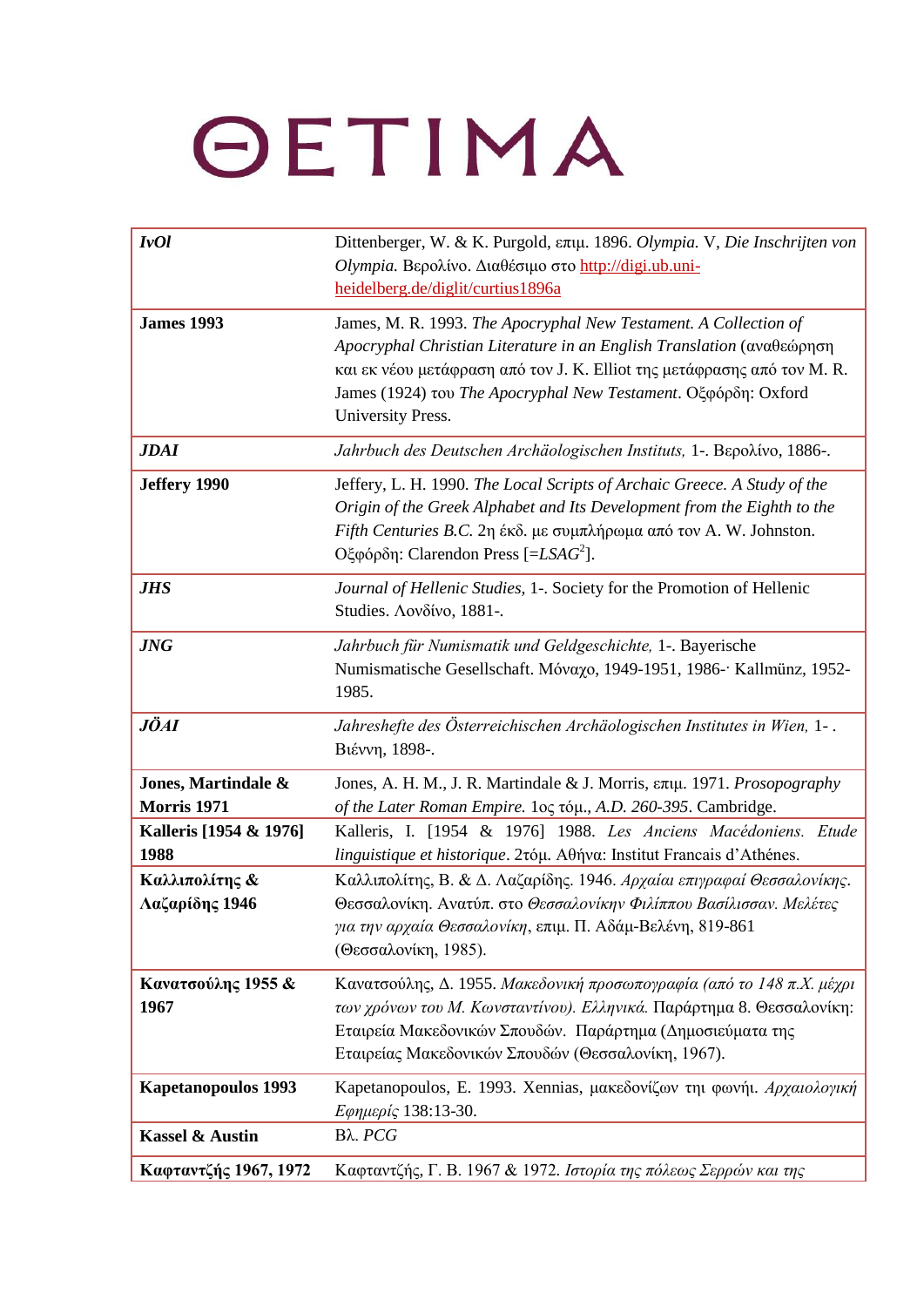|                                          | περιφερείας της (από τους προϊστορικούς χρόνους μέχρι σήμερα). 2 τόμ.<br>Αθήνα.                                                                                                                                                    |
|------------------------------------------|------------------------------------------------------------------------------------------------------------------------------------------------------------------------------------------------------------------------------------|
| <b>Kazarow 1938</b>                      | Kazarow, G. I. 1938. Die Denkmäler des thrakischen Reitergottes in<br>Bulgarien. Dissertationes Pannonicae, σειρ. Π, τόμ. 14. Βουδαπέστη.                                                                                          |
| Keil & von Premerstein<br>1914           | Keil, J. & A. von Premerstein. 1914. Bericht uber eine dritte Reise in<br>Lydien und den angrenzenden Gebieten Ioniens. Denkschriften der<br>Kaiserlichen Akademie der Wissenschaften in Wien, phil.-hist. Kl., 57 (I).<br>Βιέννη. |
| <b>Kirchner 1901-1903</b>                | Kirchner, J., επιμ. 1901-1903. Prosopographia Attica. 2 τόμ. Βερολίνο.<br>Διαθέσιμ στο https://archive.org/details/prosopographiaa00kircgoog                                                                                       |
| <b>Klio</b>                              | Klio. Beiträge zur Alten Geschichte, 1-. Λειψία, 1901-1944· Βερολίνο,<br>1959-.                                                                                                                                                    |
| Κουκούλη-Χρυσανθάκη<br>1992              | Κουκούλη-Χρυσανθάκη, Χ. επιμ. 1992. Η Δράμα και η περιοχή της. Ιστορία<br>και πολιτισμός (Πρακτικά Α' Επιστημονικής συνάντησης, Δράμα, 24-25<br>Νοεμβρίου 1989). Δράμα: Δημοτική Επιχείρηση Δράμας.                                |
| Κουκούλη-Χρυσανθάκη<br>& Μπακιρτζής 1995 | Κουκούλη-Χρυσανθάκη, Χ. & Χ. Μπακιρτζής. 1995. Φίλιπποι. Αθήνα:<br>ΤΑΠΑ                                                                                                                                                            |
| <b>Kraay-Mørkholm Essays</b>             | Le Rider, G., K. Jenkins, N. Waggoner & U. Westermark, επιμ. 1989.<br>Kraay-Mørkholm Essays. Numismatic studies in memory of C. M. Kraay<br>and O. Mørkholm. Louvain.                                                              |
| Krahe 1929                               | Krahe, H. 1929. Lexikon altillyrischer Personennamen. Indogermanische<br>Bibliothek, Untersuchungen, 9. Χαϊδελβέργη.                                                                                                               |
| <b>Kratylos</b>                          | Kratylos. Kritisches Berichts- und Rezensionsorgan für indogermanische<br>und allgemeine Sprachwissenschaft, 1-. Wiesbaden, 1956-.                                                                                                 |
| La Thessalie                             | La Thessalie. Actes de la table-ronde (21-24 juillet 1975, Lyon). Collection<br>de la Maison de l'Orient Méditerranéen, 6, Série archéologique, 5. Lyon,<br>1979.                                                                  |
| Labraunda                                | Crampa, J., επιμ. 1969 & 1972. Labraunda. Swedish excavations and<br>researches. III (1-2), The Greek Inscriptions. Acta Instituti Atheniensis<br>Regni Sueciae, series in 4°, 5. Lund.                                            |
| La'da 2002                               | La'da, C. A. 2002. Foreign Ethnics in Hellenistic Egypt. Studia Hellenistica<br>38 Prosopographia Ptolemaica 10. Louvain: Peeters.                                                                                                 |
| Λαζαρίδης 1969                           | Λαζαρίδης, Δ. Ι. 1969. Νεάπολις, Χριστούπολις, Καβάλα. Οδηγός Μουσείου<br>Καβάλας. Αθήνα.                                                                                                                                          |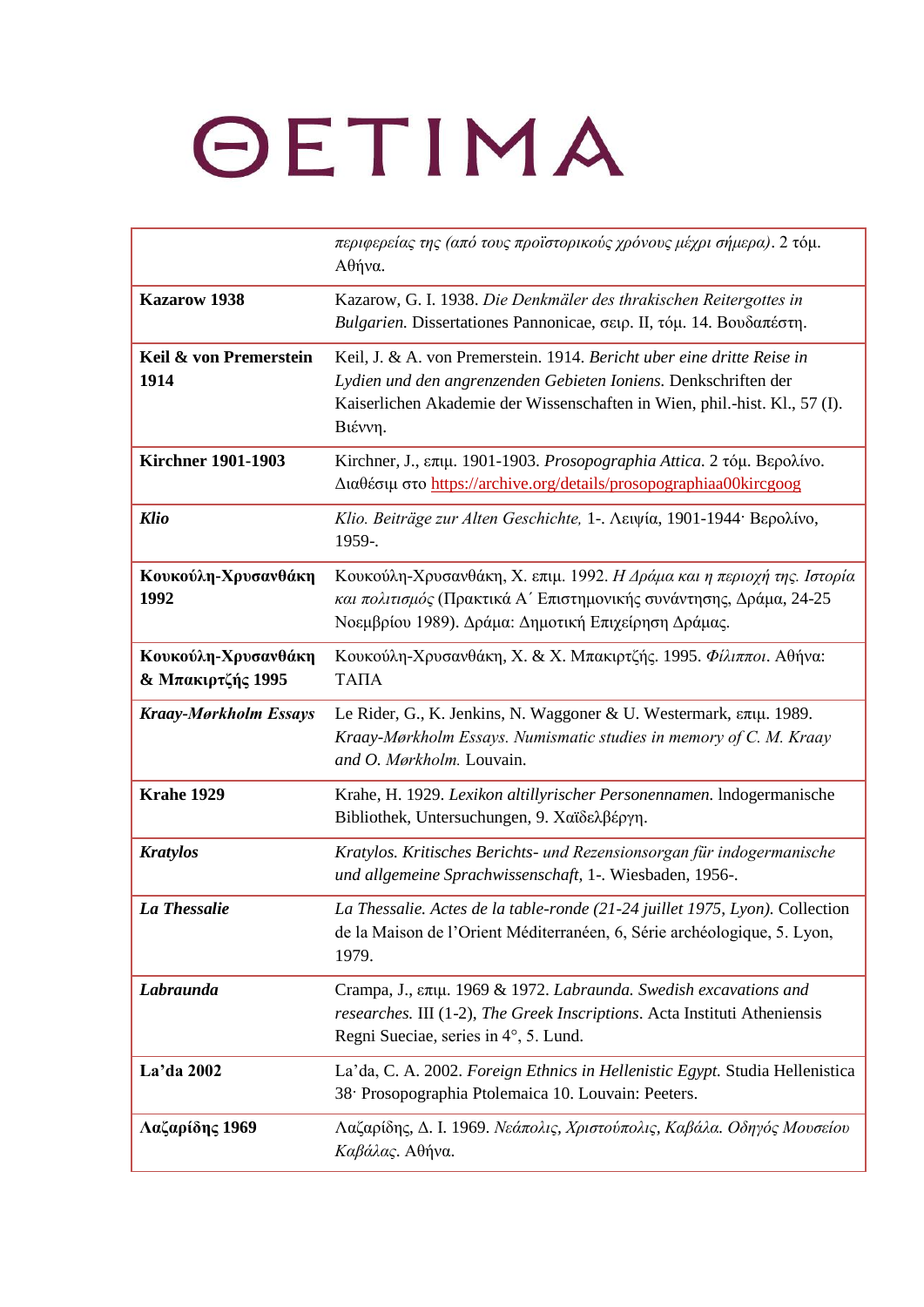| Λαζαρίδης 1997                   | Λαζαρίδης, Δ. 1997. Αμφίπολις. Αθήνα.                                                                                                                                                                                                                                                                                                                                                                                                                                                                                                                                                                                                                                                                                                                                                                                                                                                        |
|----------------------------------|----------------------------------------------------------------------------------------------------------------------------------------------------------------------------------------------------------------------------------------------------------------------------------------------------------------------------------------------------------------------------------------------------------------------------------------------------------------------------------------------------------------------------------------------------------------------------------------------------------------------------------------------------------------------------------------------------------------------------------------------------------------------------------------------------------------------------------------------------------------------------------------------|
| <b>Lemerle 1979, 1981</b>        | Lemerle, P. 1979, 1981. Les plus anciens recueils des miracles de saint<br>Démétrius et la pénétration des slaves dans les Balkans. 2 τόμ. Παρίσι:<br>CNRS.                                                                                                                                                                                                                                                                                                                                                                                                                                                                                                                                                                                                                                                                                                                                  |
| <b>LGPN</b>                      | Fraser, P. M. & E. Matthews, επιμ. 1987-. A Lexicon of Greek Personal<br>Names. I, The Aegean Islands, Cyprus, Cyrenaica, επιμ. Ρ. Μ. Fraser & E.<br>Matthews, 1987 <sup>·</sup> II, <i>Attica</i> , επιμ. Μ. J. Osborne & S. G. Byrne, 1994· III.A,<br>The Peloponnese, Western Greece, Sicily, and Magna Graecia & III.B,<br>Central Greece: from the Megarid to Thessaly, επιμ. Ρ. Μ. Fraser & E.<br>Matthews, 1997 & 2000 <sup>.</sup> IV, Macedonia Thrace, Northern Shores of the<br>Black Sea, επιμ. P. M. Fraser & E. Matthews σε συνεργασία με τον R. W.<br>V. Catling, 2005 <sup>.</sup> VA, Coastal Asia Minor: Pontos to Ionia, επιμ. Th.<br>Corsten, 2010 <sup>·</sup> VB, <i>Coastal Asia Minor: Caria to Cilicia</i> , επιμ., J.-S.<br>Balzat, R.W.V. Catling, E. Chiricat &. F, Marchand, 2014. Οξφόρδη:<br>Oxford University Press. Διαθέσιμο στο http://www.lgpn.ox.ac.uk/ |
| Ling. Balk.                      | Balkansko Ezikoznanie (Linguistique balkanique). 1-. Bulgarska Akademiia<br>na Naukite. Σόφια, 1959-.                                                                                                                                                                                                                                                                                                                                                                                                                                                                                                                                                                                                                                                                                                                                                                                        |
| Λουκοπούλου, Ψωμά et<br>al. 2005 | Λουκοπούλου, Λ. Δ., Σ. Ψωμά et al., επιμ. 2005. Επιγραφές της Θράκης του<br><i>Αιγαίου</i> . Αθήνα: ΚΕΡΑ [= <i>IThrakAig</i> ]. Διαθέσιμο στο http://helios-<br>eie.ekt.gr/EIE/handle/10442/7458                                                                                                                                                                                                                                                                                                                                                                                                                                                                                                                                                                                                                                                                                             |
| Lucas 1977                       | Lucas, G. 1997. Les cités antiques de la haute vallée du Titarèse. Étude de<br>topographie et de géographie historique. Collection de la Maison de<br>l'Orient Méditerranéen 27. Série épigraphique et historique 4. Lyon.                                                                                                                                                                                                                                                                                                                                                                                                                                                                                                                                                                                                                                                                   |
| Ma 1999                          | Ma, J. 1999. Antiochos III and the cities of Western Asia Minor. Οξφόρδη:<br>Oxford University Press.                                                                                                                                                                                                                                                                                                                                                                                                                                                                                                                                                                                                                                                                                                                                                                                        |
| Maia                             | Maia. Rivista di letterature classiche, 1-. Bologna, 1948-.                                                                                                                                                                                                                                                                                                                                                                                                                                                                                                                                                                                                                                                                                                                                                                                                                                  |
| Maier, Mauerbauinschr.           | Maier, F. G. 1959 & 1961. Griechische Mauerbauinschriften. 2 τόμ.<br>Vestigia, 1-2. Χαϊδελβέργη: Quelle und Meyer.                                                                                                                                                                                                                                                                                                                                                                                                                                                                                                                                                                                                                                                                                                                                                                           |
| Maiuri 1925                      | Maiuri, A. 1925. Nuova silloge epigrafica di Rodi e Cos. Φλωρεντία.                                                                                                                                                                                                                                                                                                                                                                                                                                                                                                                                                                                                                                                                                                                                                                                                                          |
| Μακεδονικά                       | Μακεδονικά. Σύγγραμμα περιοδικόν της Εταιρείας Μακεδονικών Σπουδών,<br>1-. Θεσσαλονίκη, 1940-. Διαθέσιμο στο<br>http://www.ems.gr/ekdoseis/katalogos-ekdoseon/periodiko-<br>makedonika.html                                                                                                                                                                                                                                                                                                                                                                                                                                                                                                                                                                                                                                                                                                  |
| <b>MAMA</b>                      | Monumenta Asiae Minoris Antiqua. 1-8, Publications of the American<br>Society for Archaeological Research in Asia Minor (Manchester, 1928-                                                                                                                                                                                                                                                                                                                                                                                                                                                                                                                                                                                                                                                                                                                                                   |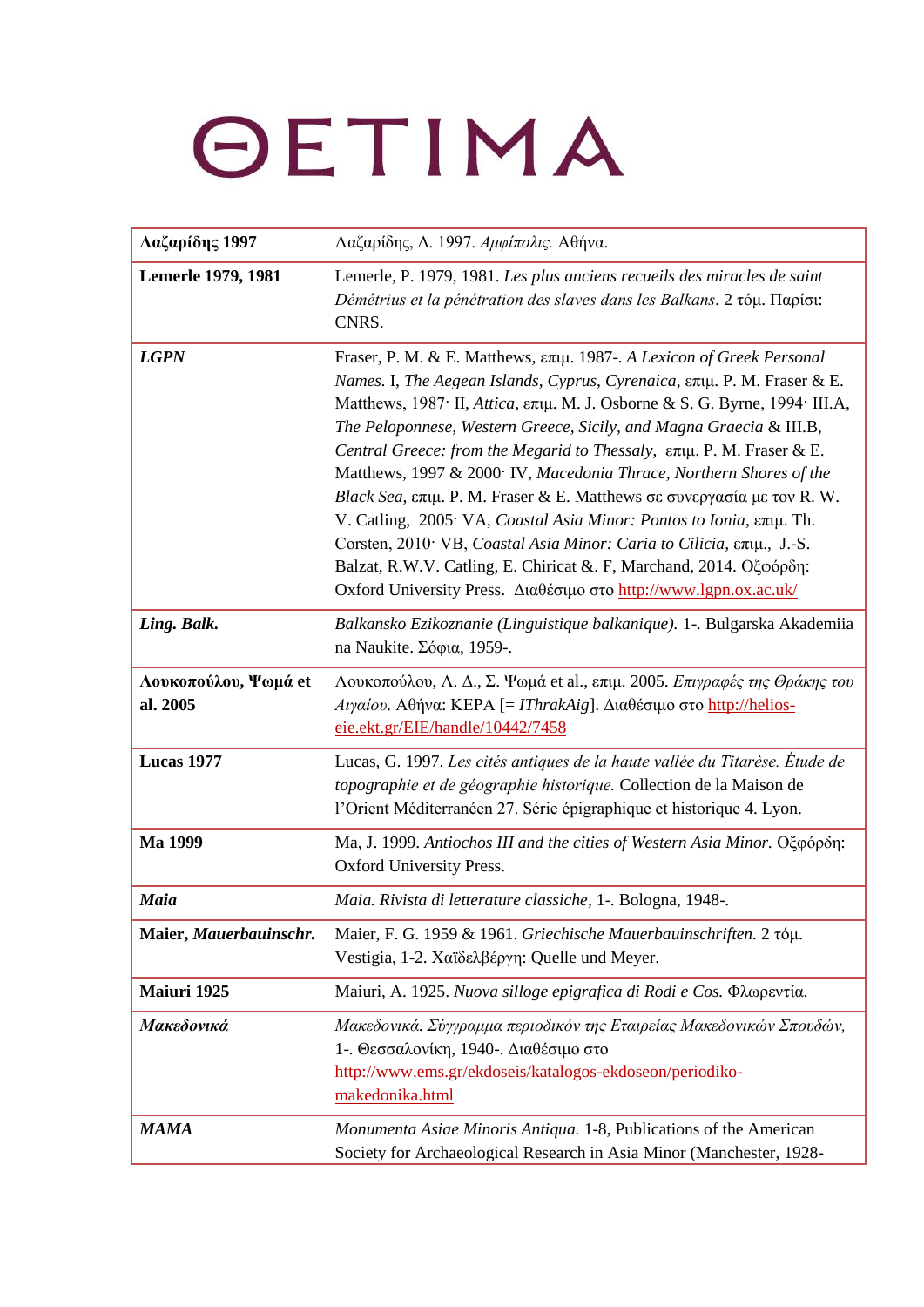|                         | 1962) <sup>·</sup> 9-10, <i>JRS</i> Monographs 4, 7 (Λονδίνο, 1988, 1993).                                                                                                                                                                                                    |
|-------------------------|-------------------------------------------------------------------------------------------------------------------------------------------------------------------------------------------------------------------------------------------------------------------------------|
| Marcadé 1953, 1957      | Marcadé, J. 1953 & 1957. Recueil des signatures de sculpteurs grecs. 2 tóµ.<br>Ecole française d'Athènes. Cefael. Παρίσι: de Boccard. Διαθέσιμο στο<br>http://cefael.efa.gr/                                                                                                  |
| <b>Martindale 1980</b>  | Martindale, J. R., επιμ. 1980. Prosopography of the Later Roman Empire.<br>2ος τόμ., A.D. 395-527. Cambridge.                                                                                                                                                                 |
| <b>Martindale 1992</b>  | Martindale, J. R., επιμ. 1992. Prosopography of the Later Roman Empire.<br>3ος τόμ., a-b, A.D. 527-641. Cambridge.                                                                                                                                                            |
| <b>Masson 1984</b>      | Masson, O. 1984. Quelques noms de femmes en Macédoine. ZPE 55:133-<br>136.                                                                                                                                                                                                    |
| <b>Masson 1985</b>      | Masson, O. 1985. Sur le nom de Bilistiche, favorite de Ptolemée II. Στο<br><i>Studia in honorem I. Kajanto, 109-112 (= OGS II, 467-470).</i>                                                                                                                                  |
| Masson, OGS             | Masson, O. Onomastica graeca selecta. Επιμ. C. Dobias & L. Dubois. 1ος -<br>2ος τόμ., Παρίσι, 1990· 3ος τόμ., Hautes études du monde gréco-romain,<br>28, Γενεύη: Librairie Droz, 2000.                                                                                       |
| <b>Masson 1994</b>      | Masson, O. 1994. Nouvelles notes d'anthroponymie grecque: IV.<br>Néomènios; V. Baucis et Philémon; VI. Noms en -ulis; VII. Essai d'<br>histoire d' un nom: Diês. ZPE 102:167-184. Διαθέσιμο στο http://www.uni-<br>koeln.de/phil-fak/ifa/zpe/downloads/1994/102pdf/102167.pdf |
| <b>Masson 1998</b>      | Masson, O. 1998. Quelques noms Macédoniens dans le traité IG $I^2$ , $71 = IG$<br><sup>13</sup> , 89. <i>ZPE</i> 123:117-120 (= <i>OGS</i> III, 292-295). Διαθέσιμο στο<br>http://www.uni-koeln.de/phil-<br>fak/ifa/zpe/downloads/1998/123pdf/123117.pdf                      |
| Mél, arch. hist.        | Mélanges d'archéologie et d'histoire, 1-. École française de Rome. Παρίσι,<br>1881-1970.                                                                                                                                                                                      |
| Mél. Grégoire           | Mélanges Henri Grégoire, 4 τόμ. Annuaire de l'Institut de philologie et<br>d'histoire orientales et slaves, 9-12. Βρυξέλες, 1949-1953.                                                                                                                                        |
| Mél. Tisserant          | Mélanges Eugène Tisserant, 2 tóµ. Biblioteca apostolica vaticana, Studi e<br>testi, 232. Βατικανό, 1964.                                                                                                                                                                      |
| Μελετήματα Λαούρδα      | Μελετήματα στη μνήμη Βασιλείου Λαούρδα. Θεσσαλονίκη & Αθήνα, 1975.                                                                                                                                                                                                            |
| <b>Mendel 1912-1914</b> | Mendel, G. 1912-1914. Catalogue des sculptures grecques, romaines et<br>byzantines. Musées Impériaux Ottomans, 3 τόμοι. Κωνσταντινούπολη.<br>Διαθέσιμο στο http://gallica.bnf.fr/ark:/12148/bpt6k6313390k                                                                     |
| <b>Mihailov 1943</b>    | Mihailov, G. 1943. La langue des inscriptions grecques en Bulgarie.<br>Phonétique et morphologie. Σόφια                                                                                                                                                                       |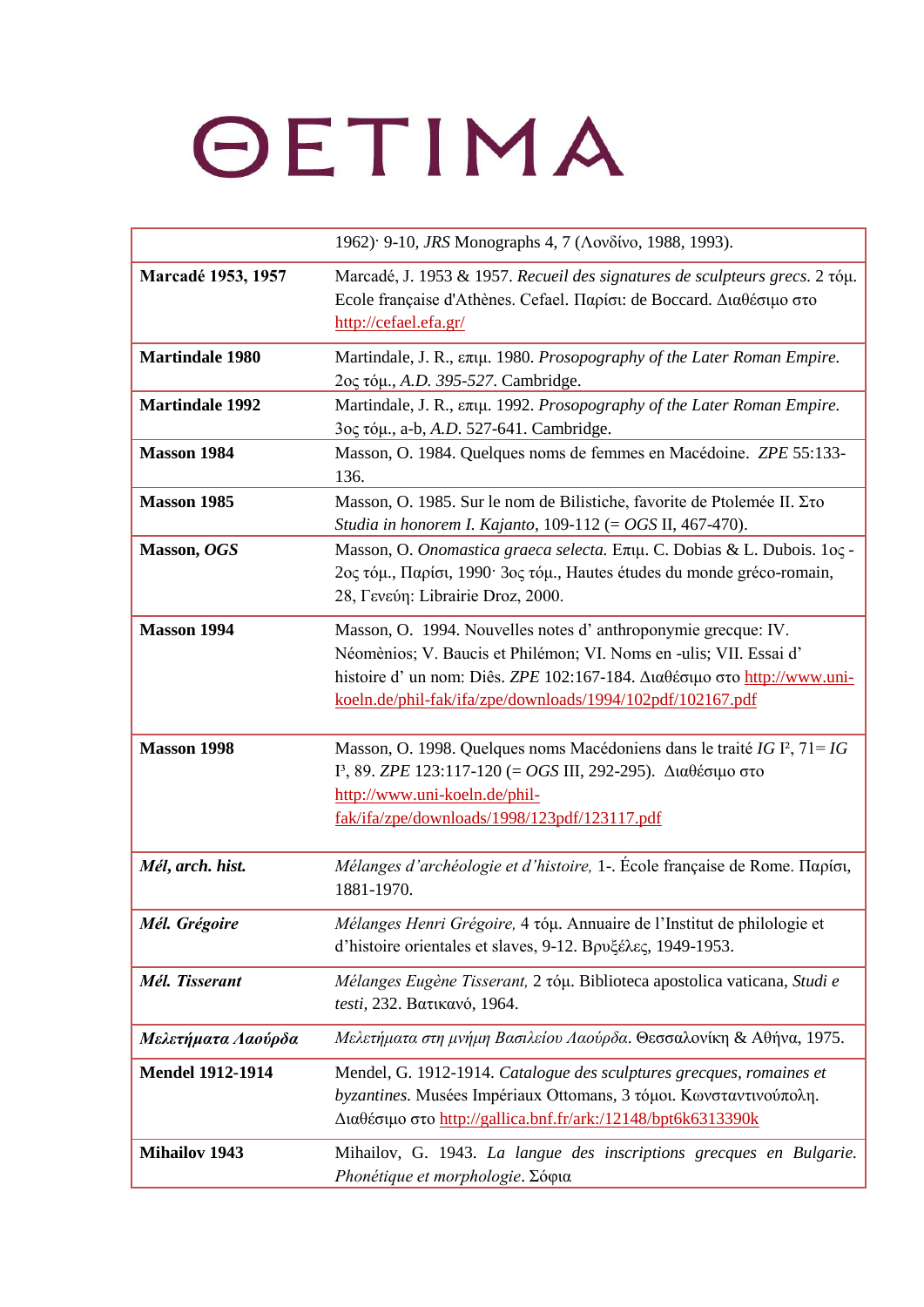| <b>Mihailov 1966</b>           | Mihailov, G. 1966. Inscriptiones Graecae in Bulgaria Repertae IV.<br>Inscriptiones in territorio Serdicensi et in vallibus Strymonis Nestique<br>repertae, Serdicae.                                                                                                                                                 |
|--------------------------------|----------------------------------------------------------------------------------------------------------------------------------------------------------------------------------------------------------------------------------------------------------------------------------------------------------------------|
| Mihailov 1975a                 | Mihailov, G. 1975.<br>Βιβλιοκρισία του<br>σώματος<br>επιγραφών<br>$\tau \eta \varsigma$<br>Θεσσαλονίκης IG X 2.1 (εκδότης Ch. Edson). CPh 70, 47-56.                                                                                                                                                                 |
| Mihailov $1975\beta$           | Mihailov, G. 1975. Epigraphica thracica, I: Noms thraces d'Amphipolis.<br>Epigraphica 37: 25-3.                                                                                                                                                                                                                      |
| <b>Mihailov 1980</b>           | Mihailov, G. 1980. Βιβλιοκρισία του έργου του Γ. Καφταντζή, Ιστορία της<br>πόλεως Σερρών και της περιφερείας της (τόμ. Ι 1967, τόμ. ΙΙ 1972).<br>Philologia (Sofia) 6, 3-19.                                                                                                                                         |
| Mihailov1982                   | Mihailov, G. 1982. Aspects de l'onomastique dans les inscriptions<br>anciennes de Thessalonique. Στο Η Θεσσαλονίκη μεταξύ Ανατολής και<br>Δύσεως, Πρακτικά Συμποσίου Τεσσαρακονταετηρίδος της Εταιρείας<br>Μακεδονικών Σπουδών, Θεσσαλονίκη 30.10.-1.11.1980), 69-84. Μακεδ.<br>$βιβλ$ . αρ. 59. Θεσσαλονίκη: Ε.Μ.Σ. |
| Mihailov, G. 1987a             | Mihailov, G. 1987 $\alpha$ . Un nouveau corpus epigraphique de la zone centrale<br>balkanique. $LB$ 30: 59-62.                                                                                                                                                                                                       |
| Mihailov $1987\beta$           | Mihailov, G. 1987 $\beta$ . Le suffixe -sk- en thrace. LB 30:147-162.                                                                                                                                                                                                                                                |
| Mihailov 1987γ                 | Mihailov, G. 1987γ. Epigraphica et onomastica (observations sur les<br>rapports ethno-culturels dans l'aire Balkano-Micrasiatique). <i>ÉtBalk</i> 4:89-<br>111.                                                                                                                                                      |
| <b>Milet</b>                   | Wiegand, Th. et al., επιμ. 1906-. Milet. Ergebnisse der Ausgrabungen und<br>Untersuchungen seit dem Jahre 1899, 1-. Βερολίνο.                                                                                                                                                                                        |
| <b>Minalo</b>                  | Minalo, 1-3. Bulgaro-makedonsko nauchno spisanie. Σόφια, 1909-1919.                                                                                                                                                                                                                                                  |
| Μισαηλίδου-<br>Δεσποτίδου 1997 | Μισαηλίδου-Δεσποτίδου, Β. 1997. Επιγραφές αρχαίας Μακεδονίας από τη<br>συλλογή της ΙΣΤ' Εφορείας Προϊστορικών και Κλασικών Αρχαιοτήτων.<br>Κατάλογος της έκθεσης, Οκτώβριος - Δεκέμβριος 1997, Κρυπτή Στοά της<br>Αρχαίας Αγοράς. Θεσσαλονίκη: ΥΠΠΟ.                                                                 |
| Mitrevski 2001                 | Mitrevski, D. 2001. Staromakedonskiot grad na Vardarski Rid [The ancient]<br>Macedonian town at Vardarski Rid]. Σκόπια.                                                                                                                                                                                              |
| Mnem.                          | Mnemosyne. Biblioteca Classica Batava, 1-.Leiden, 1852-.                                                                                                                                                                                                                                                             |
| Möbius 1968                    | Möbius, H. 1968. Die Ornamente der griechischen Grabstelen klassischer<br>und nachklassischer Zeit. 2η έκδ. Μόναχο: Fink.                                                                                                                                                                                            |
| Moretti, Olymp.                | Moretti, L. 1957. Olympionikai, i vincitori negli antichi agoni olimpici<br>(Memorie della Accademia Nazionale dei Lincei. Classe di scienze morali,<br>storiche e filologiche, 8, τόμ. 8 (2). Ρώμη.                                                                                                                 |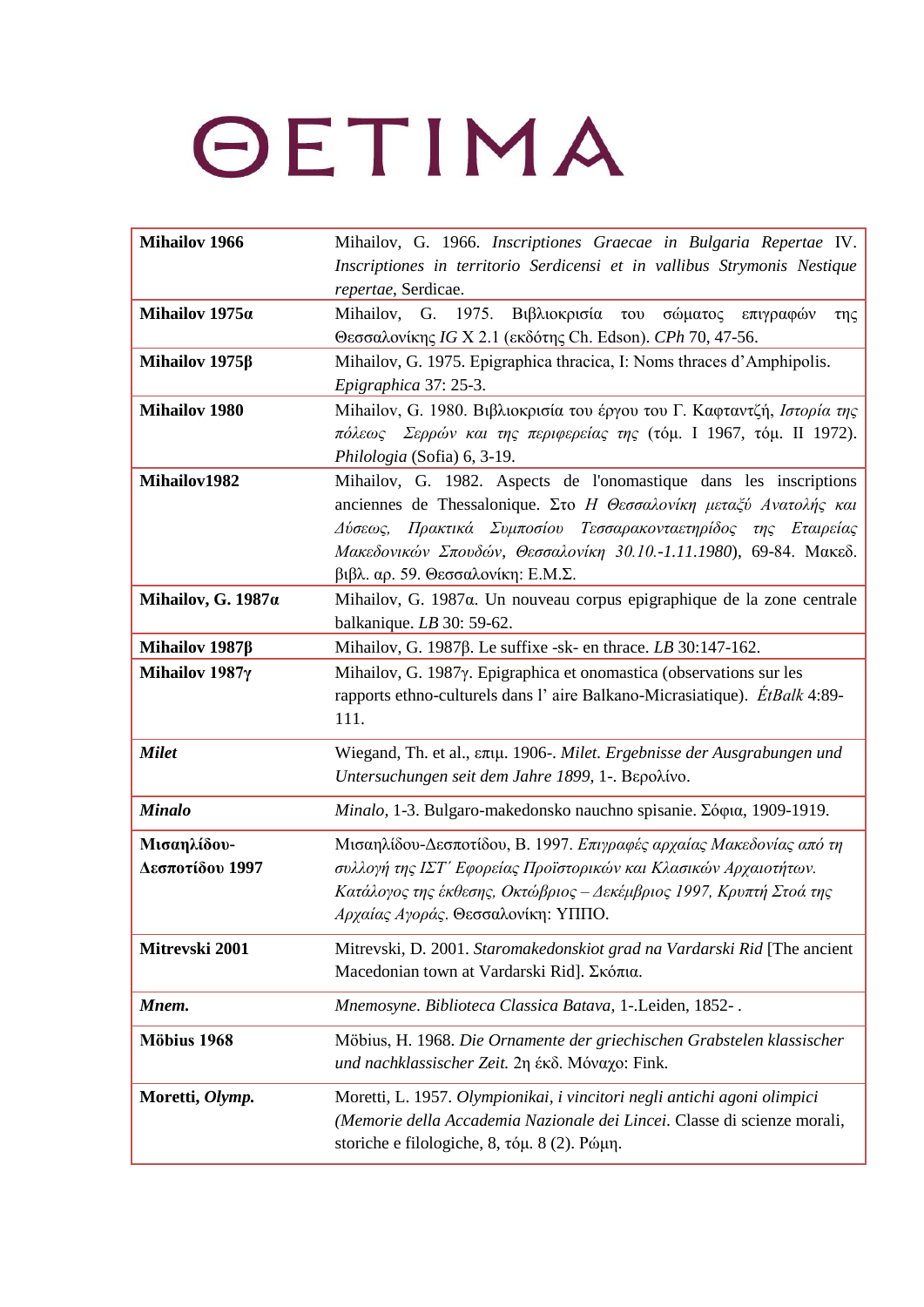|                              | Addenda, Klio 52 (1970), 295 KE. Miscellanea Greca e Romana 12 (1987),<br>67-91 <sup>.</sup> Proceedings of an International Symposium on the Olympic Games,<br>119-28. Αθήνα, 1992.                                                                                                                                    |
|------------------------------|-------------------------------------------------------------------------------------------------------------------------------------------------------------------------------------------------------------------------------------------------------------------------------------------------------------------------|
| <b>Municipium Stobensium</b> | Municipium Stobensium: West Necropolis 1992. Catalogue of an exhibition<br>held at the Museum of Macedonia, 2 June - 30 August 1994. Σκόπια, 1994.                                                                                                                                                                      |
| Μύρτος                       | Αδάμ-Βελένη, Π. επιμ. 2000. Μύρτος. Μνήμη Ιουλίας Βοκοτοπούλου.<br>Θεσσαλονίκη: ΥΠΠΟ & ΑΠΘ.                                                                                                                                                                                                                             |
| Mus. Helv.                   | Museum Helveticum. Schweizerische Zeitschrift für klassische<br>Altertumswissenschaft, 1-. Βασιλεία, 1944-.                                                                                                                                                                                                             |
| <b>Musurillo 1972</b>        | Musurillo, H. 1972. The Acts of the Christian Martyrs: Introduction, Texts<br>and Translations. Oxford Early Christian Texts. Oξφόρδη: Clarendon Press.                                                                                                                                                                 |
| <b>Nachtergael 1977</b>      | Nachtergael, G. 1977. Les Galates en Grèce et les Sôtéria de Delphes.<br>Recherches d'histoire et d'épigraphie hellénistiques. Académie royale de<br>Belgique, Mémoires de la classe des lettres, 63 (1). Bpvξέλες: Palais des<br>académies. (Appendix, 'Corpus des actes relatifs aux Sôtéria de Delphes',<br>391-495) |
| Ναλπάντης 2003               | Ναλπάντης, Δ. 2003. Ανασκαφή στο οικόπεδο του Μουσείου Βυζαντινού<br>Πολιτισμού στη Θεσσαλονίκη. Ταφές και ευρήματα. Δημοσιεύματα του<br>Αρχαιολογικού Δελτίου, 85. Αθήνα: ΥΠΠΟ/ΤΑΠΑ.                                                                                                                                   |
| <b>OGIS</b>                  | Dittenberger, W., επιμ. [1903-1905] 1960. Orientis Graeci Inscriptiones<br>Selectae. Supplementum Sylloges Inscriptionum Graecarum. 2 τόμ. Λειψία,<br>ανατύπ. Hildesheim: Olms.                                                                                                                                         |
| Οικονόμος 1915               | Οικονόμος, Γ. Π. 1915. Επιγραφαί της Μακεδονίας. Βιβλιοθήκη της εν<br>Αθήναις Αρχαιολογικής Εταιρείας. Αθήνα.                                                                                                                                                                                                           |
| <b>Osborne 1981-1983</b>     | Osborne, M. J. 1981-1983. Naturalization in Athens. A corpus of Athenian<br>decrees granting citizenship. Verhandelingen van der Koninklijke<br>Academie voor Wetenschappen, Letteren en Schone Kunsten van België,<br>Klasse der Letteren, 98, 101, 109. Βρυξέλες: AWLSK.                                              |
| Osborne & Byrne 1996         | Osborne, M. J. & S. G. Byrne. 1996. The Foreign Residents of Athens. An<br>Annex to The Lexicon of Greek Personal Names: Attica. Studia Hellenistica<br>33. Louvain: Peeters.                                                                                                                                           |
| Overbeck 1868                | Overbeck, J. 1868. Die antiken Schriftquellen zur Geschichte der bildenden<br>Künste bei den Griechen. Λειψία. Διαθέσιμο στο<br>https://archive.org/details/dieantikenschrif00overuoft                                                                                                                                  |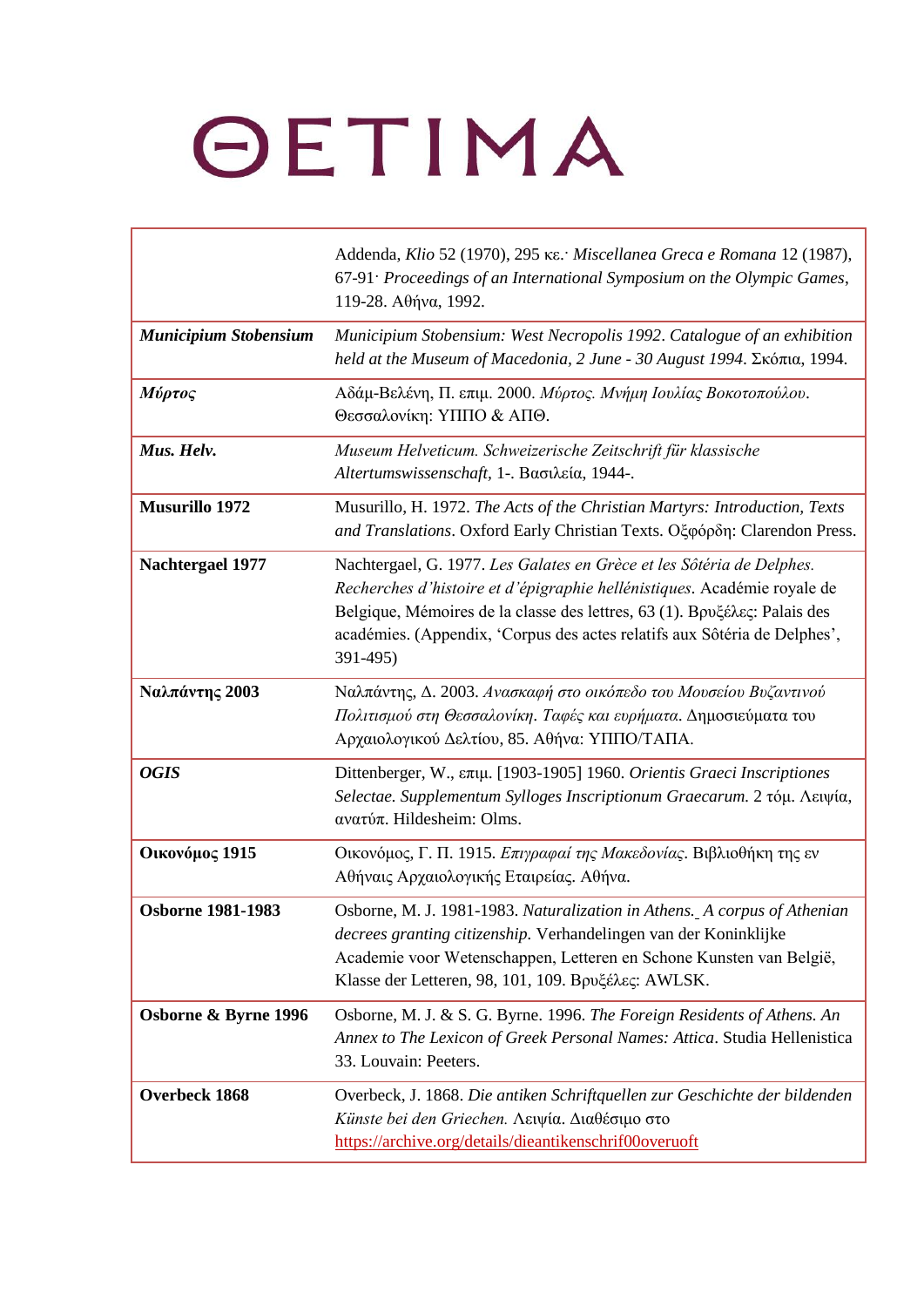| PA                                               | Βλ. Kirchner 1901-1903.                                                                                                                                                                                                                                                                     |
|--------------------------------------------------|---------------------------------------------------------------------------------------------------------------------------------------------------------------------------------------------------------------------------------------------------------------------------------------------|
| $\boldsymbol{\Pi} \boldsymbol{A} \boldsymbol{E}$ | Πρακτικά της εν Αθήναις Αρχαιολογικής Εταιρείας. Αθήνα, 1889-.                                                                                                                                                                                                                              |
| PAmh                                             | Grenfell, B. P. & A. S. Hunt, επιμ. 1900-1901. The Amherst Papyri. Being<br>an Account of the Greek Papyri in the Collection of the Right Hon. Lord<br>Amherst of Hackney, F.S.A. at Didlington Hall Norfolk. 2 τόμ. Λονδίνο.<br>Διαθέσιμο στο https://archive.org/details/cu31924022695054 |
| Παντερμαλής 1997                                 | Παντερμαλής, Δ. 1997. Δίον. Αρχαιολογικός χώρος και μουσείο. Αθήνα:<br>Αδάμ.                                                                                                                                                                                                                |
| Παντερμαλής 1999                                 | Παντερμαλής, Δ. 1999. Δίον. Η ανακάλυψη. Αθήνα.                                                                                                                                                                                                                                             |
| Παπακωνσταντίνου-<br>Διαμαντούρου 1971           | Παπακωνσταντίνου-Διαμαντούρου, Δ. 1971. Πέλλα. 1. Ιστορική<br>επισκόπησις και μαρτυρίαι. Βιβλιοθήκη της εν Αθήναις Αρχαιολογικής<br>Εταιρείας 70. Αθήνα: η εν Αθήναις Αρχαιολογική Εταιρεία.                                                                                                |
| Παπανικολάου 2012                                | Παπανικολάου, Ξ. 2012. Το ονομαστικό της Αμφίπολης. Μεταπτυχιακή<br>εργασία, Τμήμα Ιστορίας και Αρχαιολογίας, ΑΠΘ. Διαθέσιμη στο<br>http://ikee.lib.auth.gr/record/131651/files/GRI-2013-10336.pdf                                                                                          |
| Papazoglou 1955                                  | Papazoglou, F. 1955. Notes sur la formule onomastique dans la Macédoine<br>romaine. Živa antika 5: 350-372 (στα σέρβικα με γαλλική περίληψη).                                                                                                                                               |
| Papazoglou 1979                                  | Papazoglou, F. 1979. Structures ethniques et sociales dans les régions<br>centrales des Balkans à la lumière des études onomastiques. Eto Actes du<br>VIIe Congrès International d'Épigraphie grecque et latine (Constantza, 9,<br>9-15.9.1977), 153-169. Βουκουρέστι &Παρίσι.              |
| Papazoglou 1988                                  | Papazoglou, F. 1988. Les villes de Macédoine à l'époque romaine. BCH<br>Suppl., 16. Αθήνα: École Française d'Athènes.                                                                                                                                                                       |
| Paroem. Gr.                                      | von Leutsch, E. L. & F. G. Schneidewin, επιμ. 1839, 1851. Corpus<br>Paroemiographorum Graecorum. 2 τόμ. Göttingen (ανατύπ. Hildesheim,<br>1965). Διαθέσιμο στο<br>https://archive.org/details/corpusparoemiog00unkngoog                                                                     |
| PBingen                                          | Melaerts, Η., επιμ. 2000. Papyri in honorem Johannis Bingen octogenarii.<br>Studia varia Bruxellensia ad orbem graeco-latinum pertinentia 5. Louvain.                                                                                                                                       |
| <b>PCG</b>                                       | Kassel, R. & C. Austin, επιμ. 1983-. Poetae Comici Graeci. Τόμ. 1, 2, 3(2),<br>4, 5, 6(2), 7, 8. Βερολίνο & Νέα Υόρκη.                                                                                                                                                                      |
| PColZen                                          | Westermann, W. L. & E. S. Hasenoehrl et al., επιμ. 1934-1940. Zenon<br>Papyri. Business papers of the third century B.C. dealing with Palestine<br>and Egypt, 2 τόμοι. Columbia papyri, Greek series, 3-4. Νέα Υόρκη:<br>Columbia University Press.                                         |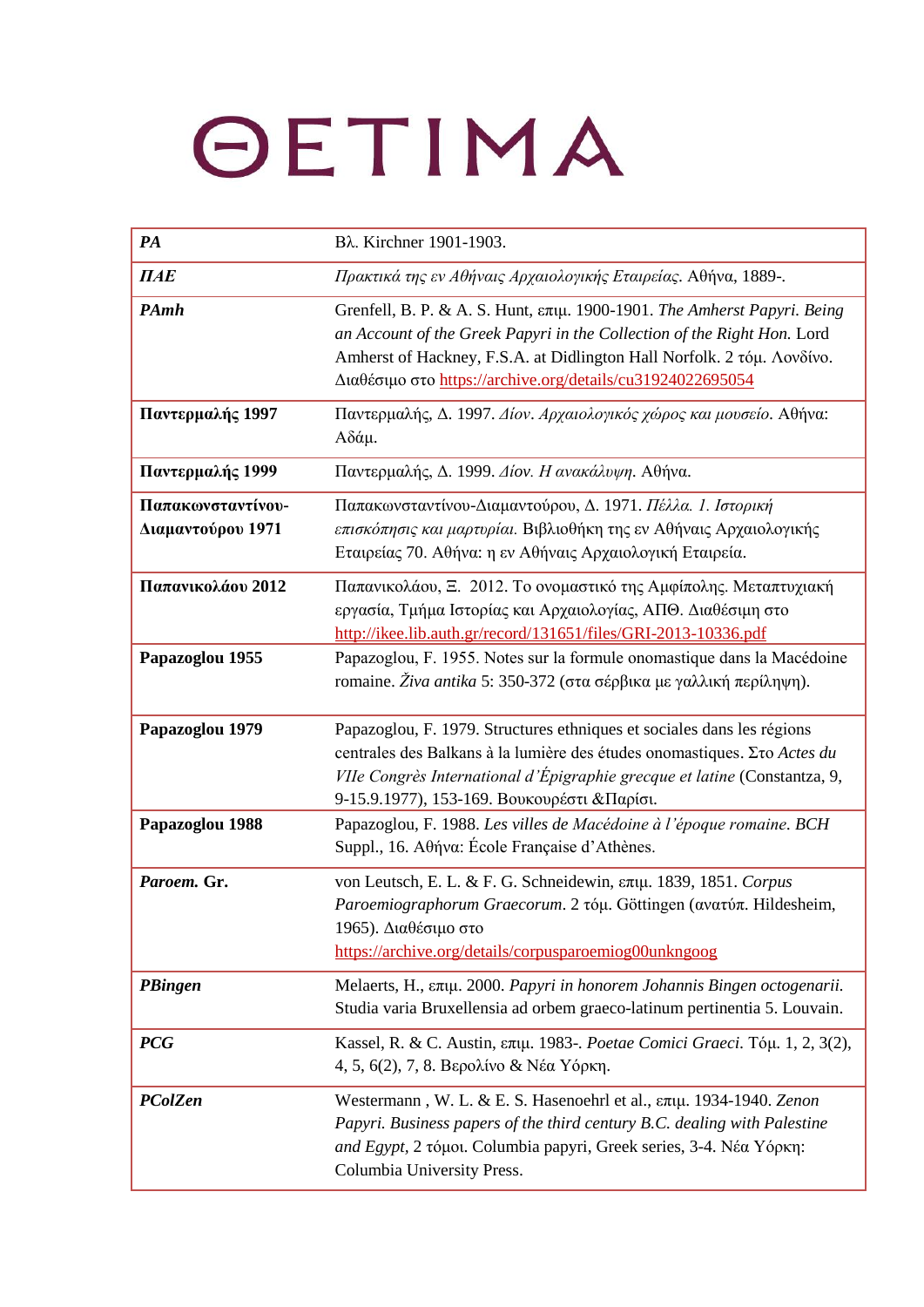| <b>PCZ</b>                   | Edgar, C. C. et al., επιμ. 1925-1951. Zenon Papyri. 5 τόμ. Catalogue<br>général des antiquités égyptiennes du Musée du Caire. Publications de la<br>Société Fouad I de papyrologie, Textes et documents 5. Κάιρο.                                                                                                 |
|------------------------------|-------------------------------------------------------------------------------------------------------------------------------------------------------------------------------------------------------------------------------------------------------------------------------------------------------------------|
| <b>PDion</b>                 | Boswinkel, J. & P. W. Pestman, επιμ. 1982. Les archives privées de<br>Dionysios, fils de Kephalas (P.L.Bat. 22). Textes grecs et demotiques.<br>Papyrologica Lugduno-Batava 22 A-B. Leiden : Brill.                                                                                                               |
| Peek 1954 & 1957             | Peek, W. 1954 & 1957. Attische Grabschriften. 2 τόμ. (AbhBerlAk, Kl. Spr.,<br>Lit., Kunst, 1953 (4) 1956 (3). Βερολίνο: Berlin Akad-Vlg.                                                                                                                                                                          |
| <b>Peek 1955</b>             | Peek, W. 1955. Griechische Vers-Inschriften. 1ος τόμ., Grab-Epigramme.<br>Βερολίνο.                                                                                                                                                                                                                               |
| <b>Peek 1969</b>             | Peek, W. 1969. Inschriften aus dem Asklepieion von Epidauros. Abh. Akad.<br>Leipzig $60(2)$ . Βερολίνο.                                                                                                                                                                                                           |
| Πελεκίδης 1934               | Πελεκίδης, Ε. 1934. Από την πολιτεία και την κοινωνία της αρχαίας<br>Θεσσαλονίκης (επιγραφική μελέτη). Θεσσαλονίκη.                                                                                                                                                                                               |
| <b>PEleph</b>                | Rubensohn, O., επιμ. 1907. Elephantine-Papyri. Ägyptische Urkunden aus<br>den Königlichen Museen zu Berlin, Griechische Urkunden Sonderheft.<br>Βερολίνο. Διαθέσιμο στο<br>https://www.archive.org/stream/elephantinepapyr00rube#page/n4/mode/1up                                                                 |
| <b>PEnt</b>                  | Βλ. Guéraud 1931                                                                                                                                                                                                                                                                                                  |
| Perdrizet & Lefebvre<br>1919 | Perdrizet, P. & G. Lefebvre. 1919. Les graffites grecs du Memnonion<br>d'Abydos. Nancy, Παρίσι & Στρασβούργο.                                                                                                                                                                                                     |
| Perlman 2000                 | Perlman, P. 2000. City and Sanctuary in Ancient Greece. The Theorodokia<br>in the Peloponnese. Hypomnemata 121. Göttingen: Vandenhoeck &<br>Ruprecht.                                                                                                                                                             |
| <b>Peter 1997</b>            | Peter, U. 1997. Die Münzen der thrakischen Dynasten (5.-3. Jahrhundert v.<br>Chr.). Hintergründe ihrer Prägung. Bepolivo: Oldenbourg<br>Akademieverlag.                                                                                                                                                           |
| Πετράκος 1997                | Petrakos, B. X., επιμ. 1997. Οι επιγραφές του Ωρωπού. Βιβλιοθήκη της εν<br>Αθήναις Αρχαιολογικής Εταιρείας 170. Αθήνα: η εν Αθήναις Αρχαιολογική<br>Εταιρεία.                                                                                                                                                     |
| <b>PFreib</b>                | Mitteilungen aus der Freiburger Papyrussammlung, επιμ. J. Partsch et al., 4<br>τόμ. (1ος τόμ., SBHeidAk, phil.-hist. Kl. 1914 (2) 2ος τόμ., SBHeidAk,<br>phil.-hist. Kl., 1916 (10)· 3ος τόμ., <i>AbhHeidAk</i> , phil.-hist. Kl., 1927 (7)·<br>4ος τόμ., Papyrologische Texte und Abhandlungen 38 [Βόννη, 1986]) |
| <b>PGiss</b>                 | Kornemann, E. & P. M. Meyer, επιμ. 1910-192. Griechische Papyri im                                                                                                                                                                                                                                                |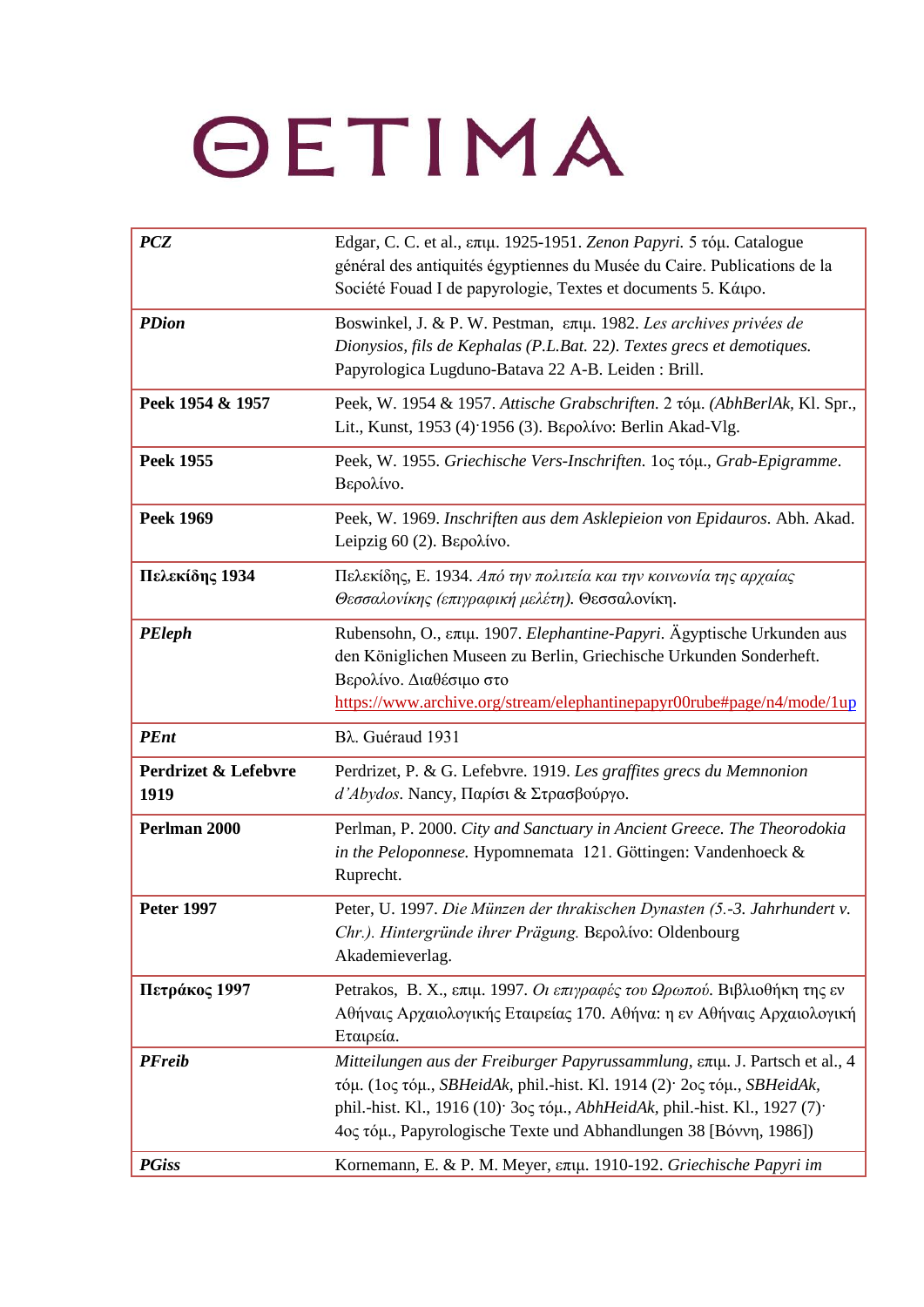|                   | Museum des oberhessischen Geschichtsvereins zu Giessen, I. Λειψία &<br>Βερολίνο: Teubner.                                                                                                                                                                                                                                                                    |
|-------------------|--------------------------------------------------------------------------------------------------------------------------------------------------------------------------------------------------------------------------------------------------------------------------------------------------------------------------------------------------------------|
| <b>PGissUniv</b>  | Kling, H. et al., επιμ. 1924-1939. Mitteilungen aus der Papyrussammlung<br>der Giessener Universitätsbibliothek. 6 tóµ. Schriften der Justus Liebig-<br>Universität Giessen. Giessen.                                                                                                                                                                        |
| <b>PGrad</b>      | Plaumann, G., επιμ. 1914. Griechische Papyri der Sammlung Gradenwitz.<br>SBHeidAk, phil.-hist. Kl., 1914 (15). Χαϊδελβέργη.                                                                                                                                                                                                                                  |
| <b>PGurob</b>     | Smyly, J. G., επιμ. 1921. Greek Papyri from Gurob. Royal Irish Academy,<br>Cunningham Memoirs 12. Δουβλίνο & Λονδίνο: Royal Irish Academy.                                                                                                                                                                                                                   |
| <b>PHaun</b>      | Papyri Graecae Haunienses. 10ς τόμ., Literarische Texte und ptolemäische<br>Urkunden, επιμ. Τ. Larsen, 1942, Κοπεγχάγη· 2ος τόμ., Letters and mummy<br>labels from Roman Egypt, επιμ. A. Bülow-Jacobsen, 1981, Βόννη: Habelt.<br>Papyrologische Texte und Abhandlungen 29.                                                                                   |
| <b>PHeid VIII</b> | Kaltsas, D., επιμ., 2001. Dokumentarische Papyri des 2. Jh. u Chr. aus dem<br>Herakleopolites. Veröffentlichungen aus der Heidelberger<br>Papyrussammlung 8. Χαϊδελβέργη: Winter.                                                                                                                                                                            |
| Πίκουλας 2001     | Πίκουλας, Γ. Α. 2001. Η χώρα των Πιέρων. Συμβολή στην τοπογραφία της.<br>Αθήνα: ΕΙΕ.                                                                                                                                                                                                                                                                         |
| <b>Pilhofer</b>   | Pilhofer, P. 1995 & 2000. Philippi. 1ος τόμ., Die erste christliche Gemeinde<br>Europas. 2ος τόμ., Katalog der Inschriften von Philippi. Wissenschaftliche<br>Untersuchungen zum Neuen Testament 87 & 119. Tübingen: Mohr<br>Siebeck.                                                                                                                        |
| PIR <sup>2</sup>  | Prosopographia Imperii Romani saec. 1933-1999. 1ος-3ος τόμ. Επιμ. Ε.<br>Groag, A. Stein, L. Petersen et al. $2^{n}$ έκδ., I-VII (I) (A-R). Βερολίνο &<br>Λειψία: de Gruyter [PIR <sup>1</sup> vol. III, επιμ. E. Klebs, H. Dessau, P. von<br>Rohden, Βερολίνο]. Η 1 <sup>η</sup> έκδ. Διαθέσιμη στο<br>https://archive.org/details/prosopographiai00dessgoog |
| <b>PKöln</b>      | Kramer, B. & M. Gronewald et al., επιμ., 1976. Kölner Papyri, 1-.<br>Abhandlungen der Rheinisch-Westfälischen Akademie der Wissenschaften,<br>Papyrologica Coloniensia 7. Opladen, Wiesbaden, Paderborn: Springer.                                                                                                                                           |
| <b>PLond</b>      | Kenyon, F. G., H. I. Bell, & T. C. Skeat, επιμ. 1893-1917, 1974. Greek<br>Papyri in the British Museum. 6 τόμ. Λονδίνο. Διαθέσιμο στο<br>https://archive.org                                                                                                                                                                                                 |
| <b>PLRE</b>       | 1ος τόμ., βλ. Jones, Martindale & Morris 1971<br>2ος τόμ., βλ. Martindale 1980                                                                                                                                                                                                                                                                               |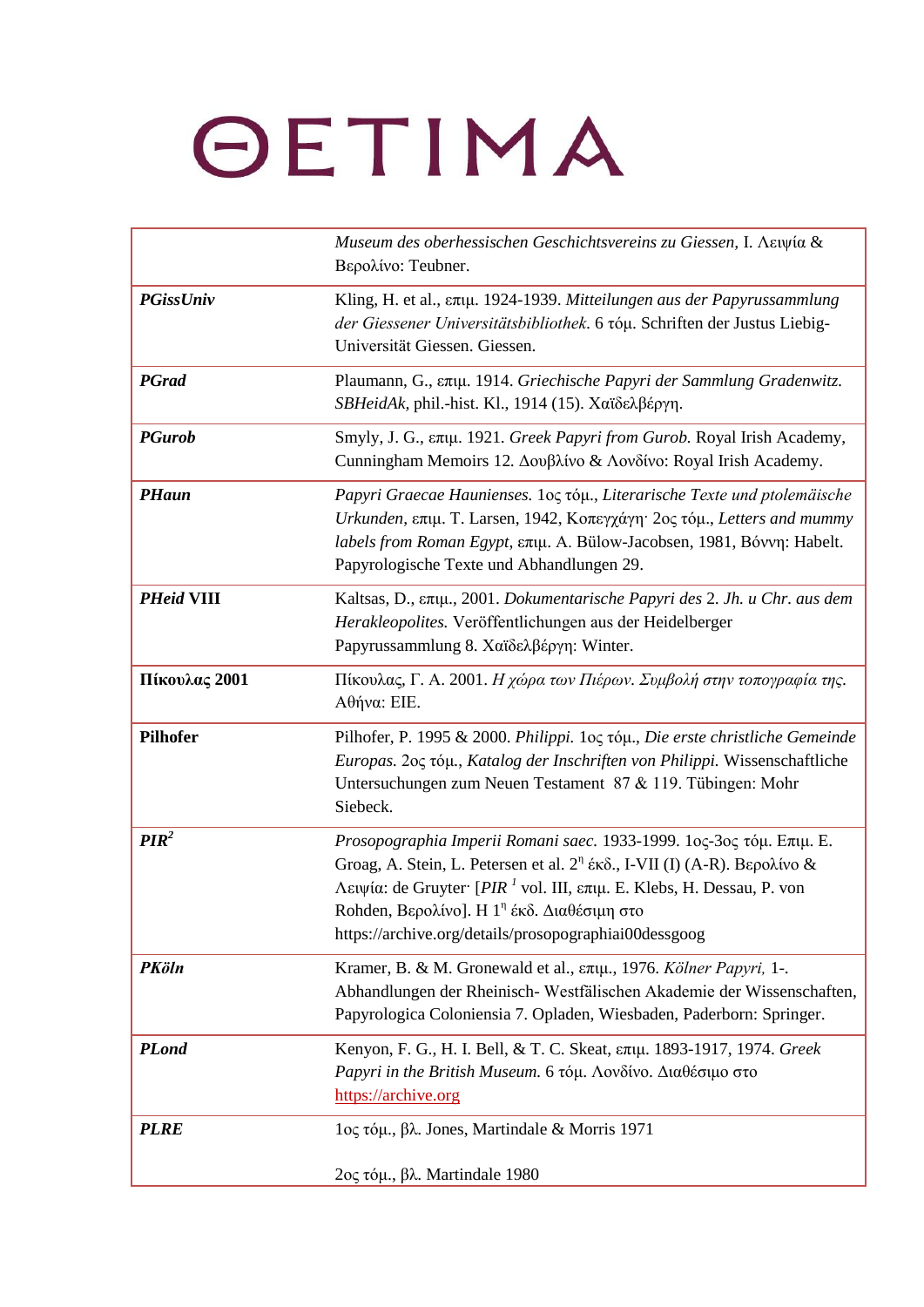|                                            | 3ος τόμ., βλ. Martindale 1992                                                                                                                                                                                                                                                                                                          |
|--------------------------------------------|----------------------------------------------------------------------------------------------------------------------------------------------------------------------------------------------------------------------------------------------------------------------------------------------------------------------------------------|
| <b>PMG</b>                                 | Page, D. L., επιμ. 1962. Poetae Melici Graeci. Οξφόρδη: Clarendon Press.                                                                                                                                                                                                                                                               |
| <b>PMich</b>                               | Michigan Papyri, 1-. 1-8, University of Michigan Studies, Humanistic<br>Series 24, 28, 40, 42-3, 47-8, 50, Ann Arbor, 1931-1951 10-12, 14, 16,<br>American Studies in Papyrology, 6, 9, 14, 22, 30, Toronto, Ann Arbor,<br>Atlanta, 1970 - 9, Case Western Reserve University, 1971 13, 15, Zutphen,<br>1977-.                         |
| <b>POElephDAIK</b>                         | Bλ. Wagner 1998                                                                                                                                                                                                                                                                                                                        |
| Ποικίλα                                    | Σακελλαρίου, Μ. Β., επιμ., 1990. Ποικίλα. Μελετήματα 10. Αθήνα:<br>EIE/KEPA.                                                                                                                                                                                                                                                           |
| Πολέμων                                    | Πολέμων. Αρχαιολογικόν περιοδικόν, 1-8. Αθήνα, 1929-1966.                                                                                                                                                                                                                                                                              |
| Popović et al. 1969                        | Popović, Lj. B. et al., 1969. Antička bronza u Jugoslaviji. Βελιγράδι:<br>Narodni Muzej Beograd.                                                                                                                                                                                                                                       |
| $\boldsymbol{PP}$                          | Peremans, W. & E. van 't Dack et al., επιμ. 1950-1981. Prosopographia<br>Ptolemaica. 9 τόμ. Studia Hellenistica 6, 8, 11-13, 17, 20-21, 25. Louvain:<br>Peeters.                                                                                                                                                                       |
| $\boldsymbol{POxy}$                        | Grenfell, B. P. & A. S. Hunt et al., επιμ. 1898-. The Oxyrhynchus Papyri 1-.<br>Egypt Exploration Society. Λονδίνο.                                                                                                                                                                                                                    |
| <b>PPetr</b>                               | Mahaffy, J. P. & J. G. Smyly, επιμ. 1891-1905. The Flinders Petrie<br>Papyri.3 tóµ. Royal Irish Academy, Cunningham Memoirs, 8, 9, 11.<br>Δουβλίνο: Royal Irish Academy.                                                                                                                                                               |
| $\textbf{PPetr}^2$                         | Clarysse, W., $\epsilon \pi \mu$ . 1991. The Petrie Papyri <sup>2</sup> . 10ς τόμ., The Wills.<br>Collectanea Hellenistica. 2. Βρυξέλες: Peeters.                                                                                                                                                                                      |
| <b>PPhrurDiosk</b>                         | Cowey, J. M. S., K. Maresch & C. Barnes, επιμ. 2003. Das Archiv des<br>Phrurarchen Dioskurides (154-145 u Chr.?) (P.Phrur.Diosk.). Papyri aus<br>den Sammlungen von Heidelberg, Köln, München und Wien. Abhandlungen<br>der Nordrhein-Westfälischen Akademie der Wissenschaften, Papyrologica<br>Coloniensia 30. Paderborn: Schöningh. |
| Πρακτικά Η' διεθ.<br>Συνεδρ. Επιγραφ. 1984 | Πρακτικά του Η' διεθνούς συνεδρίου ελληνικής και λατινικής επιγραφικής<br>(Αθήνα 3-9 Οκτωβρίου 1982). Αθήνα: ΥΠΠΟ, 1984.                                                                                                                                                                                                               |
| Pritchett, Topography                      | Pritchett, W. K. 1965-1989. Studies in Ancient Greek Topography. 1-6,<br>University of California Publications, Classical Studies 1, 4, 22, 28, 31, 33.<br>Berkeley & Los Angeles: University of California Press: 7-, Άμστερνταμ:<br>Gieben, 1991-.                                                                                   |
| <b>PRyl</b>                                | Hunt, A. S. et al., επιμ., 1911-1952. Catalogue of Greek (and Latin) Papyri<br>in the John Rylands Library, Manchester, 4 tóµ. Manchester: The<br>University Press.                                                                                                                                                                    |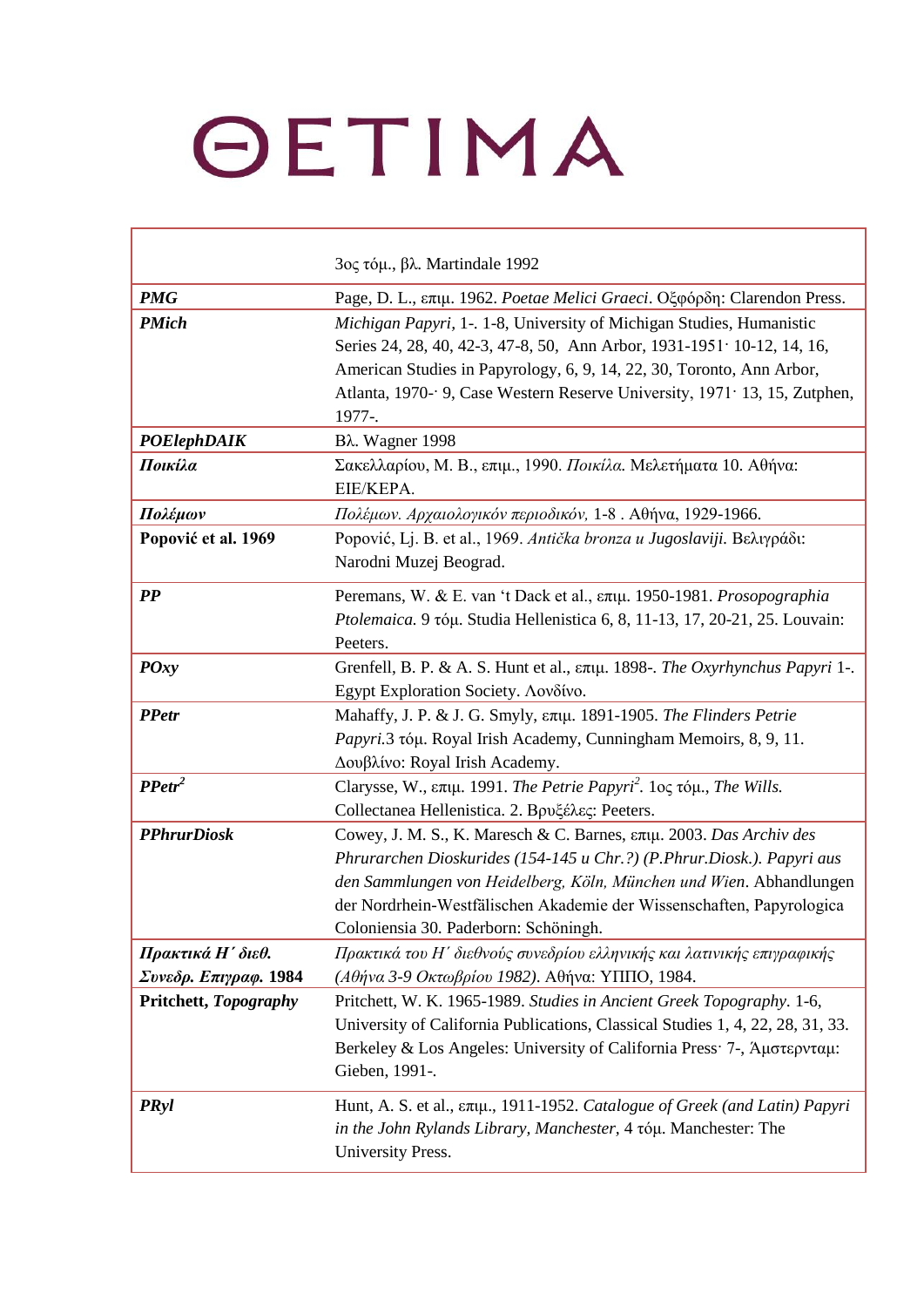| <b>PSI</b>            | Vitelli, P. & M. Norsa et al., επιμ., 1912-1979. Papiri greci e latini. 15 τόμ.<br>Pubblicazioni della Società italiana per la ricerca dei papiri greci e latini in<br>Egitto. Φλωρεντία.                                                                                         |
|-----------------------|-----------------------------------------------------------------------------------------------------------------------------------------------------------------------------------------------------------------------------------------------------------------------------------|
| <b>PTeb</b>           | Grenfell, B. P., A. S. Hunt, J. G. Smyly et al., επιμ., 1902-1938. The<br>Tebtunis Papyri. 3 τόμ. σε 4. Λονδίνο· 4ος τόμ., επιμ. J. G. Keenan & J. C.<br>Shelton. Graeco-Roman Memoirs 64 (Λονδίνο, 1976). Διαθέσιμοι στο<br>https://archive.org/details/tebtunispapyri00brangoog |
| <b>PUG</b>            | Papiri dell'Università di Genova, 10ς τόμ., Università di Genova,<br>Fondazione Nobile Agostino Poggi 10, Μιλάνο, 1974· 2ος-3ος τόμ.,<br>Papyrologica Florentina, 6, 20. Φλωρεντία, 1980, 1991.                                                                                   |
| <b>PWürzb</b>         | Wilcken, U. επιμ., 1934. Mitteilungen aus der Würzburger<br>Papyrussammlung. Bερολίνο.                                                                                                                                                                                            |
| <b>RA</b>             | Revue archéologique. Παρίσι, 1844-.                                                                                                                                                                                                                                               |
| Raymond 1953          | Raymond, D. 1953. Macedonian Regal Coinage to 413 B.C. Numismatic<br>Notes and Monographs 126. Νέα Υόρκη: American Numismatic Society.                                                                                                                                            |
| <b>RE</b>             | Pauly, A. F., G. Wissowa, W. Kroll et al., επιμ., 1894-1980. Real-<br>Encyclopädie der classischen Altertumswissenschaft. 66 τόμ. με 15 συμπλ.<br>Στουτγάρδη.                                                                                                                     |
| <b>REG</b>            | Revue des études grecques, 1-. Παρίσι, 1888-.                                                                                                                                                                                                                                     |
| Rev. Num.             | Revue numismatique, 1-. Παρίσι, 1836-.                                                                                                                                                                                                                                            |
| Rhodes & Osborne 2003 | Rhodes, P. J. & R. Osborne, επιμ. 2003. Greek Historical Inscriptions, 404-<br>323 BC. Οξφόρδη: Oxford University Press.                                                                                                                                                          |
| de Ridder 1913-1915   | de Ridder, A. 1913-1915. Les bronzes antiques du Louvre. 2 τόμ. Παρίσι.                                                                                                                                                                                                           |
| <b>Ritti 1981</b>     | Ritti, T. 1981. Iscrizioni e rilievi greci del Museo Maffeiano di Verona.<br>Collezione e Musei Archeologici di Veneto, 21. Ρώμη: Bretschneider<br>Giorgio.                                                                                                                       |
| <b>Robert 1936</b>    | Robert, L. 1936. Collection Froehner. 1, Inscriptions grecques. Παρίσι:<br>Éditions des Bibliothèques nationales.                                                                                                                                                                 |
| <b>Robert 1938</b>    | Robert, L. 1938. Études épigraphiques et philologiques. Bibliothèque de<br>l'École des hautes études, 272. $\Pi$ αρίσι: Champion.                                                                                                                                                 |
| Robert [1940] 1971    | Robert, L. 1940. Les gladiateurs dans l'Orient grec. Bibliothèque de<br>l'École des hautes études 278. Παρίσι: Champion. · ανατύπ. Άμστερνταμ,<br>1971.                                                                                                                           |
| <b>Robert 1951</b>    | Robert, L. 1951. Études de numismatique grecque. Collège de France,                                                                                                                                                                                                               |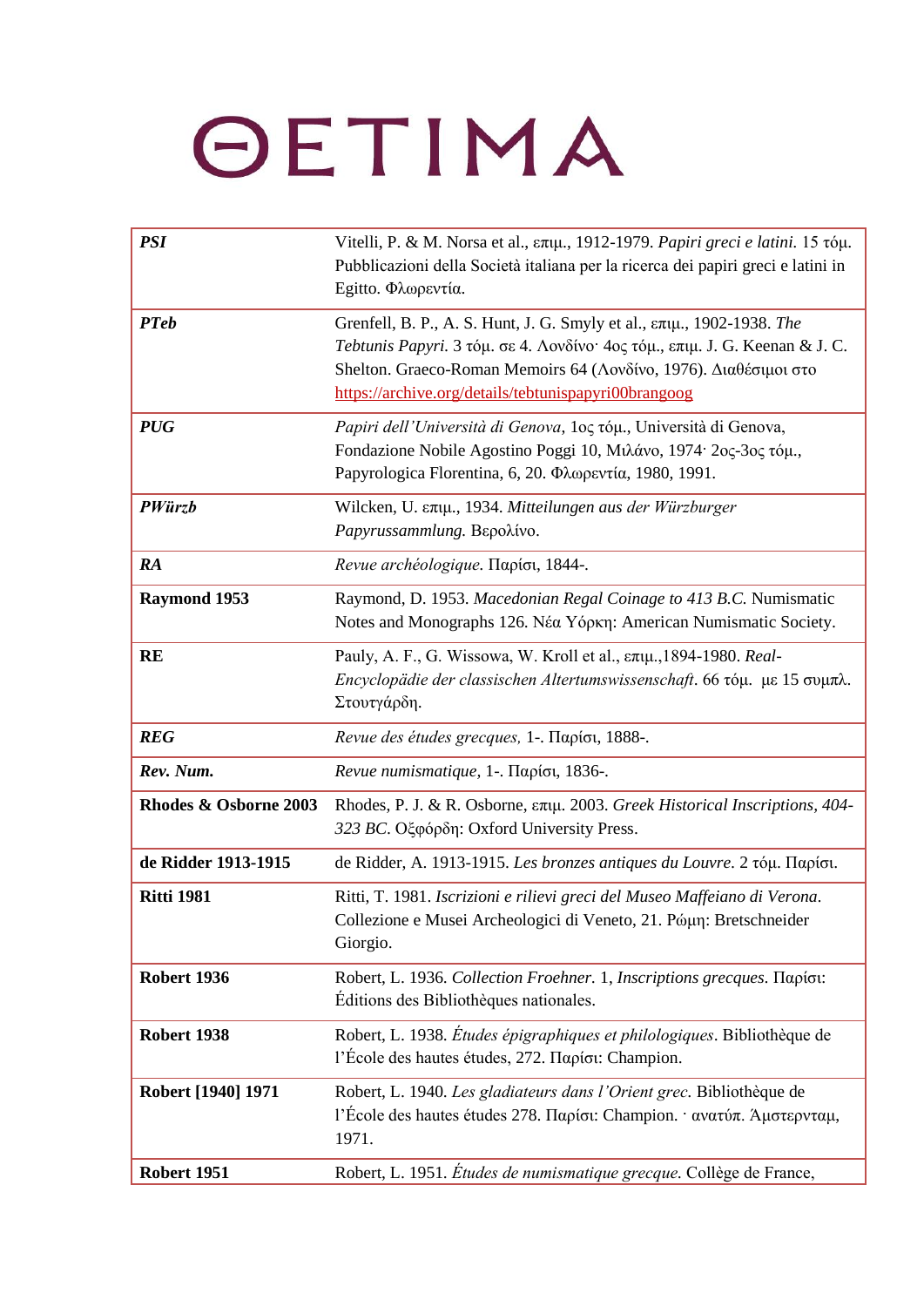|                         | Fondation Schlumberger pour la numismatique, Publications 1. Παρίσι:<br>Collège de France.                                                                                                                                                                                                                 |
|-------------------------|------------------------------------------------------------------------------------------------------------------------------------------------------------------------------------------------------------------------------------------------------------------------------------------------------------|
| Robert, Hell.           | Robert, L. 1946-1965. Hellenica. Recueil d'épigraphie, de numismatique, et<br>d'antiquités grecques.13 τόμ. 1ος τόμ., Limoges : Bontemps, 1940· 2ος-<br>13ος τόμ., Παρίσι: A. Maisonneuve.                                                                                                                 |
| Robert 1963             | Robert, L. 1963. Noms indigènes dans l'Asie Mineure gréco-romaine, 1.<br>Bibliothèque archéologique et historique de l'Institut français d'archéologie<br>d'Istanbul, 13. Παρίσι: A. Maisonneuve.                                                                                                          |
| <b>Robert 1966</b>      | Robert, L. 1966. Documents de l'Asie Mineure méridionale. Inscriptions,<br>monnaies et géographie. Centre de recherches d'histoire et de philologie de<br>la IV <sup>e</sup> section de l'École pratique des hautes études III, Hautes études du<br>monde gréco-romain 2. Γενεύη & Παρίσι: Librairie Droz. |
| Robert, OMS             | Robert, L. 1969-1990. Opera minora selecta. Épigraphie et antiquités<br>grecques. 7 τόμ. Άμστερνταμ: Hakkert.                                                                                                                                                                                              |
| <b>Robert 1983</b>      | Robert J. & L. Robert. 1983. Fouilles d'Amyzon en Carie. 1oc tóµ.,<br><i>Exploration, histoire, monnaies et inscriptions. Παρίσι: Diffusion de</i><br>Boccard.                                                                                                                                             |
| Robinson et al.         | Robinson D. M. et al., 1929-1952. Excavations at Olynthus. 14 τόμ.<br>Βαλτιμόρη: The John Hopkins Press.                                                                                                                                                                                                   |
| <b>Robinson Bequest</b> | The David Moore Robinson Bequest of Classical Art and Antiquities. A<br>Special Exhibition (Fogg Art Museum - Harvard University, May 1 to<br>September 20, 1961). Harvard, 1961.                                                                                                                          |
| <b>Roman Onomastics</b> | Pιζάκης, A. Δ. επιμ. 1996. Roman Onomastics in the Greek East: social and<br>political aspects. Proceedings of the International Colloquium on Roman<br>Onomastics, Athens, 7-9 September 1993. Μελετήματα 21. Αθήνα.                                                                                      |
| RPh                     | Revue de philologie, de littérature et d'histoire anciennes. 1-. Παρίσι, 1877.                                                                                                                                                                                                                             |
| <b>Russu 1938</b>       | Russu, I. 1938. Macedonica: osservazioni sulla lingua e l'etnografia degli<br>antichi Macedoni. Ephemeris Dacoromana 8: 105-232.                                                                                                                                                                           |
| Šašel, IL               | Šašel A. & J. Šašel. 1963-1986. Inscriptiones Latinae quae in Iugoslavia<br>inter annos MCMXL et MCMLX, inter annos MCMLX et MCMLXX, et inter<br>annos MCMII et MCMXL repertae et editae sunt, 3 tóµ. Situla,<br>Dissertationes Musei Nationalis Labacensis 5, 19, 25. Λουμπλιάνα.                         |
| SB                      | Preisigke, F., F. Bilabel et al. επιμ., 1915 -, 1-. Sammelbuch griechischer<br>Urkunden aus Ägypten. Στρασβούργο, Βερολίνο, Λειψία κλπ.                                                                                                                                                                    |
| Scrinzi 1899            | Scrinzi, A. 1899. Iscrizioni greche inedite di Rodi. <i>Eto Atti del Reale</i>                                                                                                                                                                                                                             |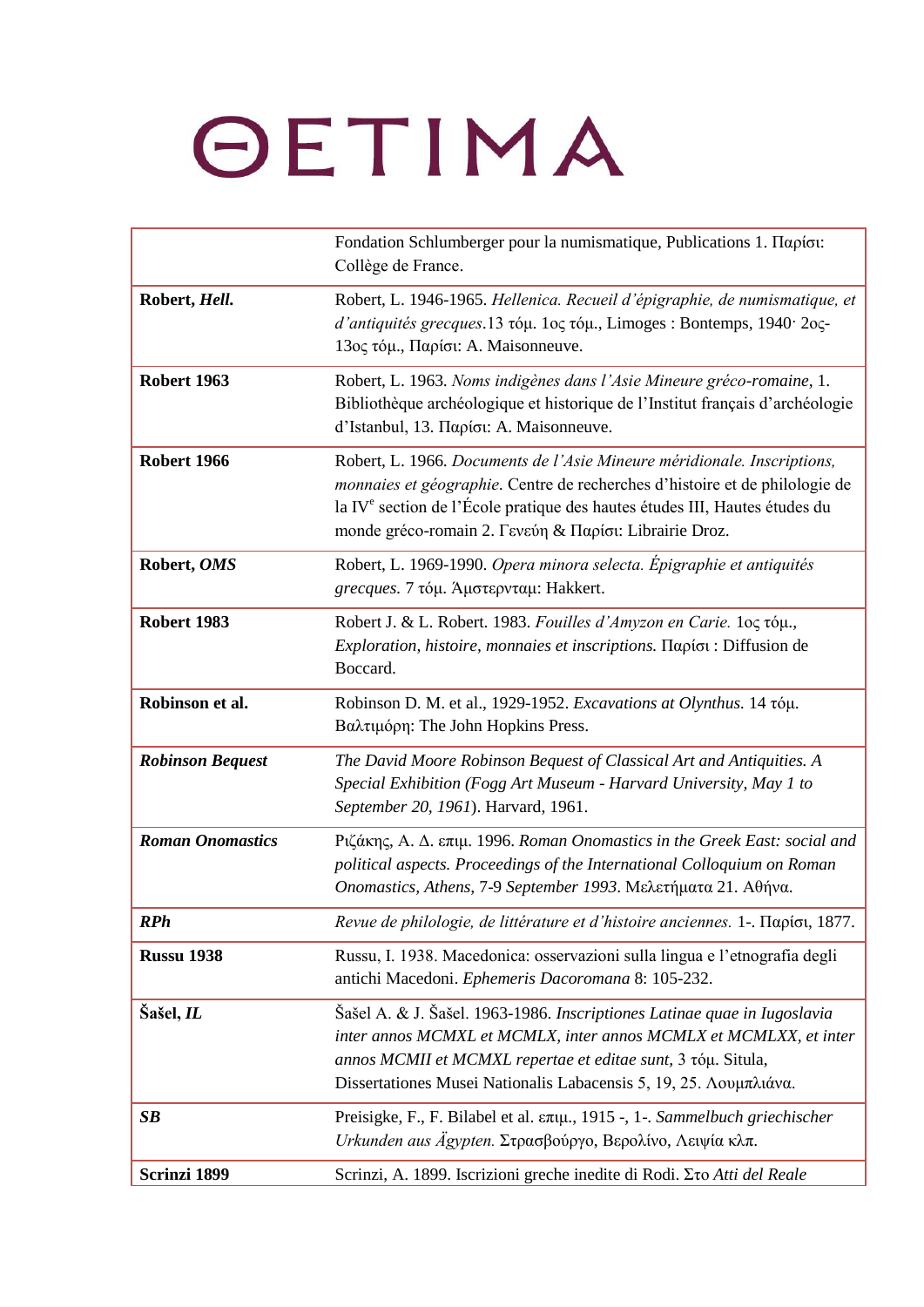|                               | Istituto Veneto di scienze, lettere e arti, 57 (1898-1899), 251-286. Bevetía.                                                                                                                                                                                            |
|-------------------------------|--------------------------------------------------------------------------------------------------------------------------------------------------------------------------------------------------------------------------------------------------------------------------|
| <b>SEG</b>                    | Supplementum Epigraphicum Graecum, επιμ. J. J. E. Hondius, I-II· A. G.<br>Woodhead, 12-25 (Leiden, 1923-1971) επιμ. Η. W. Pleket, R. S. Stroud, A.<br>Chaniotis & J. H. M. Strubbe, 26-27 (Alphen, 1979-1980), 28-.<br>Άμστερνταμ, 1982-.                                |
| <b>SGDI</b>                   | Collitz, H., F. Bechtel et al., επιμ. 1884-1915. Sammlung der griechischen<br>Dialekt-Inschriften. 4 τόμ. Göttingen. Διαθέσιμο στο<br>https://archive.org/details/sammlungdergriec03colluoft                                                                             |
| <b>Sherk 1969</b>             | Sherk, R. K. 1969. Roman Documents from the Greek East. Senatus<br>Consulta and Epistulae to the Age of Augustus. Βαλτιμόρη: Burr. Διαθέσιμο<br>στο https://archive.org/details/notesatourinmex01bategoog                                                                |
| <b>SIRIS</b>                  | Vidman, L. 1969. Sylloge inscriptionum religionis Isiacae et Sarapiacae.<br>Religionsgeschichtliche Versuche und Vorarbeiten 28. Βερολίνο: de<br>Gruyter.                                                                                                                |
| Sokolovska 1986               | Sokolovska, V. 1986. Isar-Marvinci. I Povardarjeto vo antichko vreme<br>[Isar-Marvinci and the Vardar valley in ancient times]. Σκόπια.                                                                                                                                  |
| Sp.                           | Spomenik, 1- (Srpska Kraljevska Akademija [Βελιγράδι, 1888-1948]·<br>Srpska Akademija Nauka (i Umetnosti) [1950-])                                                                                                                                                       |
| Spiliopoulou-Donderer<br>2002 | Spiliopoulou-Donderer, I. 2002. Kaiserzeitliche<br>GrabaltäreNiedermakedoniens. Untersuchungen zur Sepulkralskulptur<br>einer Kunstlandschaft im Spannungsfeld zwischen Ost und West. Peleus, 15.<br>Mannheim: Harrassowitz.                                             |
| Στεφανής 1988                 | Στεφανής, Ι. Ε. 1988. Διονυσιακοί Τεχνίται. Συμβολές στην προσωπογραφία<br>του θεάτρου και της μουσικής των αρχαίων Ελλήνων. Ηράκλειο:<br>Πανεπιστημιακές Εκδόσεις Κρήτης.                                                                                               |
| <b>Stud. Edson</b>            | IMXA. 1981. Ancient Macedonian Studies in honor of Charles F. Edson.<br>Σειρά ΙΜΧΑ 158. Θεσσαλονίκη: ΙΜΧΑ.                                                                                                                                                               |
| <b>Sturz 1808</b>             | Sturz, F. W. 1808. De Dialecto Macedonica et Alexandrina Liber. Λειψία:<br>Weigel. Διαθέσιμο στο https://archive.org/details/bub_gb_VU6qycu_RSYC                                                                                                                         |
| Suppl. Hell.                  | Lloyd-Jones, H. J. & P. J. Parsons, επιμ.1983. Supplementum Hellenisticum.<br>Βερολίνο & Νέα Υόρκη: de Gruyter.                                                                                                                                                          |
| $Syll^3$                      | Dittenberger, W., $\varepsilon \pi \mu$ . 1915-1924. 4 $\tau \omega \mu$ . (3 <sup>n</sup> $\varepsilon \kappa \delta$ ., $\varepsilon \pi \mu$ . F. Hiller von<br>Gaertringen). Λειψία: Hirzel. Διαθέσιμο στο<br>https://archive.org/details/syllogeinscripti03dittuoft |
| <b>Syringes</b>               | Βλ. Baillet 1920-1926                                                                                                                                                                                                                                                    |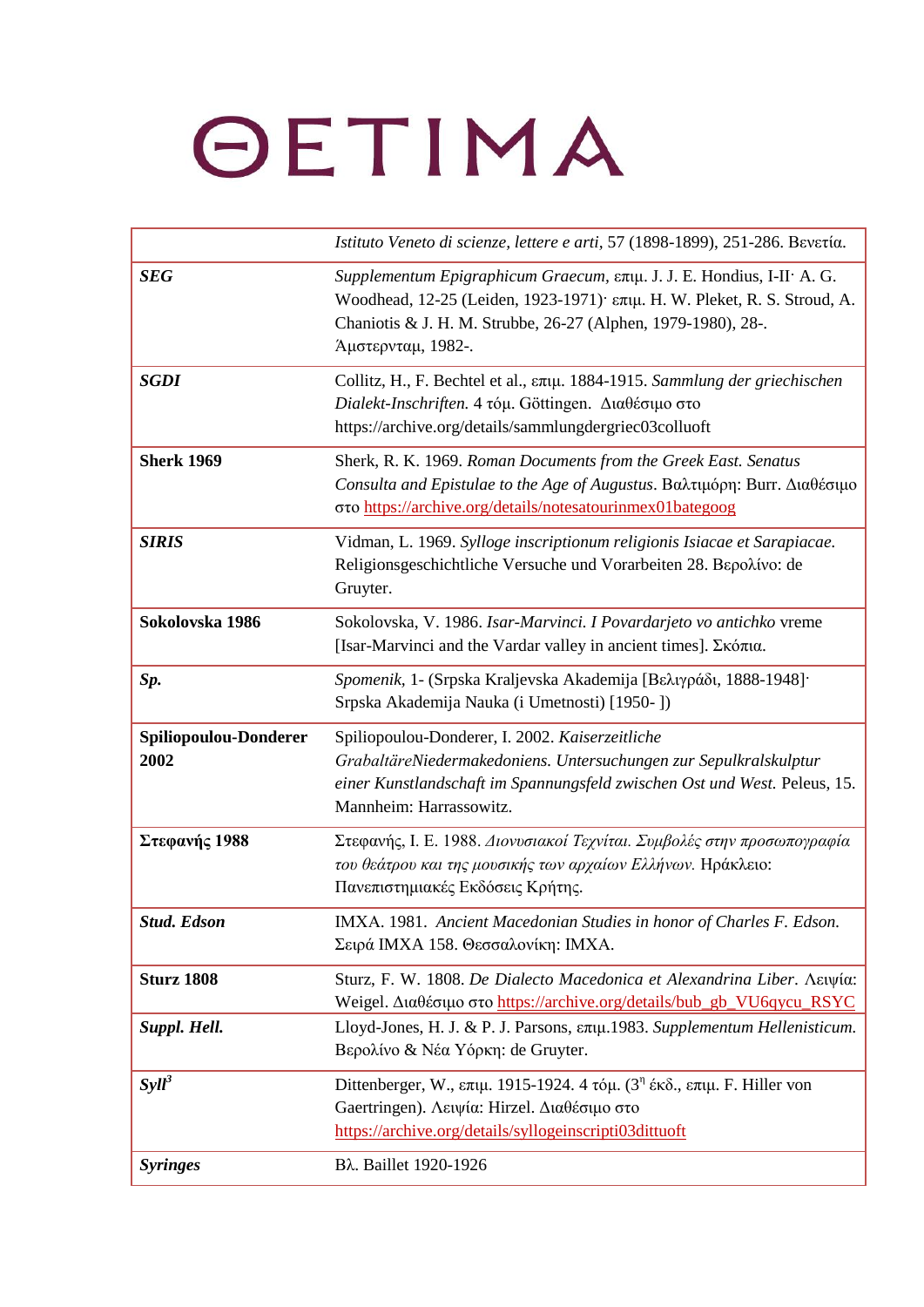| Tacheva 1983                  | Tacheva, M. 1983. Eastern Cults in Moesia Inferior and Thracia (5th<br>century BC-4th century AD). Études préliminaires aux religions orientales<br>dans l'empire romain 95. Leiden: Brill Archive.                                                                                                                                                                                                                            |
|-------------------------------|--------------------------------------------------------------------------------------------------------------------------------------------------------------------------------------------------------------------------------------------------------------------------------------------------------------------------------------------------------------------------------------------------------------------------------|
| <b>TAM</b>                    | Tituli Asiae Minoris. I, Tituli Lyciae lingua Lycia conscripti, επιμ. Ε.<br>Kalinka (Βιέννη, 1901) <sup>.</sup> ΙΙ (1-3), Tituli Lyciae, επιμ. Ε. Kalinka (1920-<br>1944) <sup>·</sup> III (1), Tituli Pisidiae, επιμ. R. Heberdey (1941) <sup>·</sup> IV (1), Tituli<br>Bithyniae, $\epsilon \pi \mu$ . F. K. Dörner (1978) <sup>.</sup> V (1-2), Tituli Lydiae septentrionalis.<br>επιμ. Ρ. Herrmann & J. Keil (1981, 1989). |
| <b>TAPA</b>                   | Transactions of the American Philological Association, 1-. Hartford κλπ.,<br>$1869-$ .                                                                                                                                                                                                                                                                                                                                         |
| <b>Tarn 1948</b>              | Tarn, W. W. 1948. Alexander the Great. 2 tóµ. Cambridge: Cambridge<br>University Press.                                                                                                                                                                                                                                                                                                                                        |
| Tataki 1988                   | Tataki, A. B. 1988. Ancient Beroea. Prosopography and Society.<br>Μελετήματα 8. Αθήνα: ΚΕΡΑ. Διαθέσιμο στο http://helios-<br>eie.ekt.gr/EIE/handle/10442/7473                                                                                                                                                                                                                                                                  |
| Tataki 1994                   | Tataki, A. B. 1994. Macedonian Edessa. Prosopography and Onomasticon.<br>Μελετήματα 18. Αθήνα: ΚΕΡΑ. Διαθέσιμο στο http://helios-<br>eie.ekt.gr/EIE/handle/10442/7396                                                                                                                                                                                                                                                          |
| Tataki 1998                   | Tataki, A. B. 1998. Macedonians Abroad. A Contribution to the<br>Prosopography of Ancient Macedonia. Μελετήματα 26. Αθήνα: ΚΕΡΑ.<br>Διαθέσιμο στο http://helios-eie.ekt.gr/EIE/handle/10442/7444                                                                                                                                                                                                                               |
| Τεκμήρια                      | Τεκμήρια. Beiträge zur Geschichte der griechischen und römischen Welt, 1.<br>Θεσσαλονίκη, 1995-.                                                                                                                                                                                                                                                                                                                               |
| Tezgör & Sezer 1995           | Tezgör, D. K. & T. Sezer. 1995. Catalogue des lampes en terre cuite du<br>Musée Archéologique d'Istanbul. I, Époques protohistorique, archaïque,<br>classique et hellénistique. Varia Anatolica, 6 (1). Κωνσταντινούπολη &<br>Παρίσι: Institut français d'études anatoliennes d'Istanbul.                                                                                                                                      |
| <b>Thompson 1988</b>          | Thompson, D. J. 1988. Memphis under the Ptolemies. Princeton: Princeton<br><b>University Press</b>                                                                                                                                                                                                                                                                                                                             |
| <b>Thracia</b>                | Thracia, επιμ. A. N. Fol et al., 1-. Bulgarska Akademiia na Naukite, Institut<br>po Trakologiia, Σόφια, 1972-.                                                                                                                                                                                                                                                                                                                 |
| <b>Threatte, Grammar</b>      | Threatte, L. 1980 & 1996. The Grammar of Attic Inscriptions. 1ος τόμ,<br>Phonology, 2ος τόμ., Morphology. Βερολίνο: de Gruyter.                                                                                                                                                                                                                                                                                                |
| Tod, GHI                      | Tod, M. N. Greek Historical Inscriptions. 2 τόμ. Οξφόρδη, 1933, 1948 $\cdot$ 1 <sup>2</sup><br>1946.                                                                                                                                                                                                                                                                                                                           |
| Τουλουμάκος &<br>Σβέρκος 2001 | Τουλουμάκος, Ι. & Ι. Κ. Σβέρκος, επιμ. 2001. Α' Πανελλήνιο Συνέδριο<br>Επιγραφικής (Πρακτικά). Στην μνήμη Δημητρίου Κανατσούλη (Θεσσαλονίκη<br>22-23 Οκτωβρίου 1999). Θεσσαλονίκη: Εταιρεία Ιστορικών και<br>Επιγραφικών Σπουδών.                                                                                                                                                                                              |
| Τουράτσογλου 1977             | Τουράτσογλου, Ι. 1977. Από την πολιτεία και την κοινωνία της Αρχαίας                                                                                                                                                                                                                                                                                                                                                           |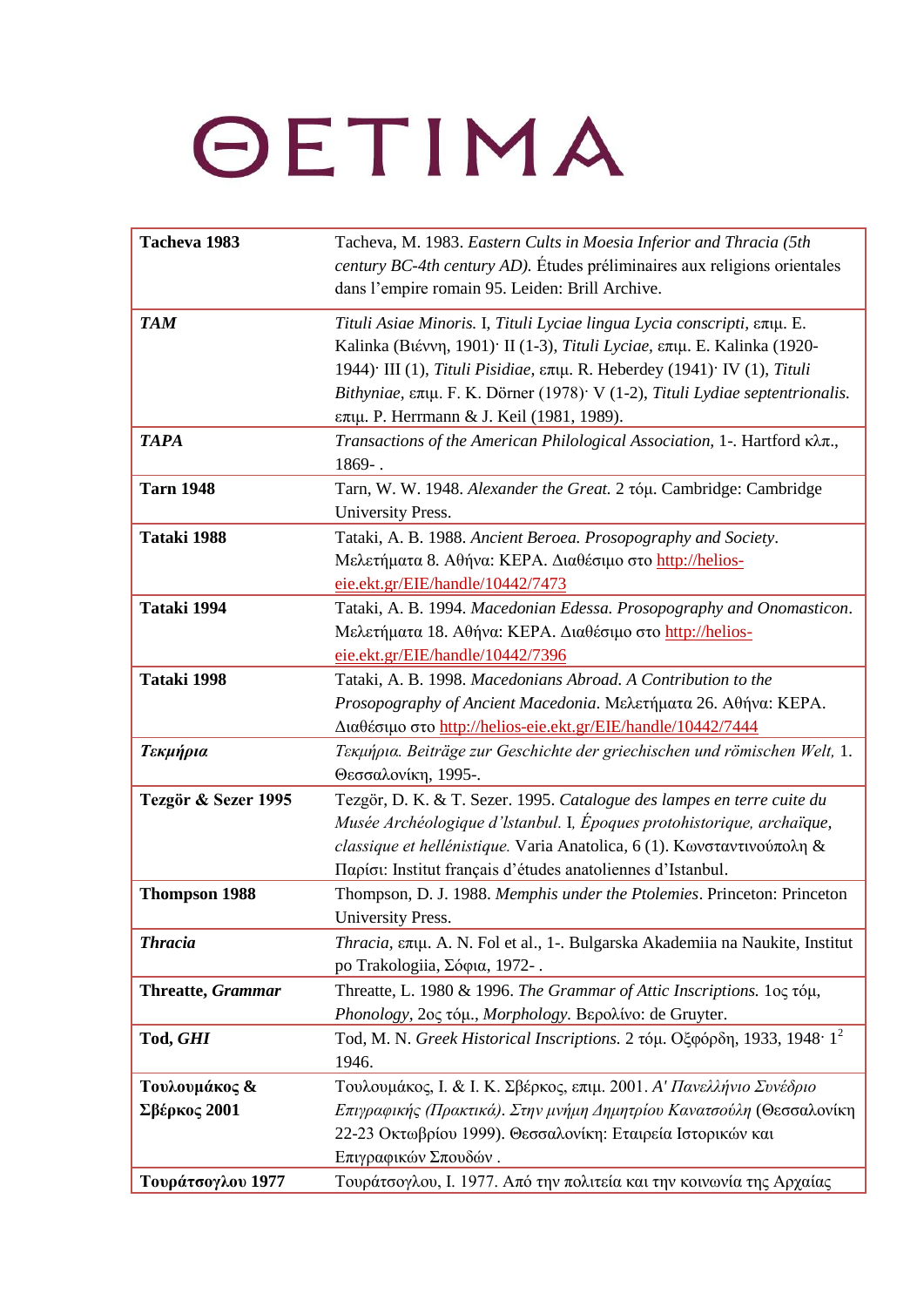|                          | Βεροίας: Επιγραφικές σημειώσεις. Στο Αρχαία Μακεδονία ΙΙ                                     |
|--------------------------|----------------------------------------------------------------------------------------------|
|                          | (Ανακοινώσεις κατά το δεύτερο διεθνές Συμπόσιο, Θεσσαλονίκη 19-                              |
|                          | 24.8.1973), 481-493. Θεσσαλονίκη: ΙΜΧΑ.                                                      |
| Τουράτσογλου 1995        | Τουράτσογλου, Ι. 1995. Μακεδονία. Ιστορία, μνήμη, μουσεία. Αθήνα:                            |
|                          | Εκδοτική Αθηνών.                                                                             |
| <b>Touratsoglou 1978</b> | Touratsoglou, I. 1978. Anthroponymie Thrace en Macédoine occidentale.                        |
|                          | Pulpudeva 2:128-146.                                                                         |
| <b>TrGF</b>              | Tragicorum Graecorum Fragmenta. Επιμ. Β. Snell, R. Kannicht και S.                           |
|                          | Radt, 4 τόμοι (Göttingen, 1971-86)                                                           |
| <b>Tyche</b>             | Tyche. Beiträge zur alten Geschichte, Papyrologie und Epigraphik, 1-.                        |
|                          | Βιέννη, 1986-.                                                                               |
| Uebel [1959] 1968        | Uebel, F. 1959. Die Kleruchen im ptolemäischen Ägypten bis um die Mitte                      |
|                          | des 2. Jahrhunderts u .Chr.: nach den griechischen Quellen                                   |
|                          | zusammengestellte Liste mit Anmerkungen. Διδακτ. Διατριβή, Ιένα.                             |
|                          | Δημοσιεύτηκε ως Die Kleruchen Ägyptens unter den ersten sechs                                |
|                          | Ptolemäern (AbhBerlAk, Kl. Spr., Lit., Kunst, 1968 (3) [Βερολίνο, 1968]).                    |
| <b>UPZ</b>               | Wilcken, U., επιμ. 1927 & 1957. Urkunden der Ptolemäerzeit. 2 τόμ.                           |
|                          | Βερολίνο: de Gruyter.                                                                        |
| <b>Vulić 1938</b>        | Vulić, N. 1938. Archaeologische Karte von Jugoslawien. Kavadarci.                            |
|                          | Βελιγράδι.                                                                                   |
| <b>Wagner 1998</b>       | Wagner, G., επιμ. 1998. Les papyrus et les ostraca grecs d'Elephantine (P                    |
|                          | et O ElephDAIKJ). Deutsches Archäologisches Institut, Abteilung Kairo.                       |
|                          | Archäologische Veröffentlichungen 70. Mainz: Philipp von Zabern.                             |
| <b>Walbank 1957-1979</b> | Walbank, F. W. 1957-1979. A Historical Commentary on Polybius. 3 τόμ.                        |
|                          | Οξφόρδη: Clarendon Press.                                                                    |
|                          |                                                                                              |
| Wehrli 1944-1959         | Wehrli, F. 1944-1959. Die Schule des Aristoteles, Texte und Kommentar. 10                    |
|                          | τόμ. και supplement. Βασιλεία & Στουτγάρδη: Schwabe. 2η έκδ. των τόμων                       |
|                          | 2 και 4, 1967-1968.                                                                          |
| Welles 1934              | Welles, C. B. 1934. Royal Correspondence in the Hellenistic Period. A                        |
|                          | Study in Greek Epigraphy. New Haven: Yale University Press.                                  |
| Wiseman 1973, 1975,      | Wiseman, J., $\epsilon \pi \mu$ ., 1973, 1975 & 1981. Studies in the Antiquities of Stobi, 3 |
| 1981                     | τόμ. 1-2, Βελιγράδι <sup>·</sup> 3ος τόμ., Titov Veles. Ανατ., Princeton University          |
|                          | Press, 2014.                                                                                 |
|                          |                                                                                              |
| Xenia antiqua            | Xenia antiqua, 1-. Ρώμη, 1992-.                                                              |
| Χρυσοστόμου 1994         | Χρυσοστόμου, Α. 1994. Αρχαία Αλμωπία: από τα προϊστορικά έως τα                              |
|                          | πρωτοβυζαντινά χρόνια. Θεσσαλονίκη: Παμμακεδονική Ένωση-Παράρτημα                            |
|                          | Αλμωπίας.                                                                                    |